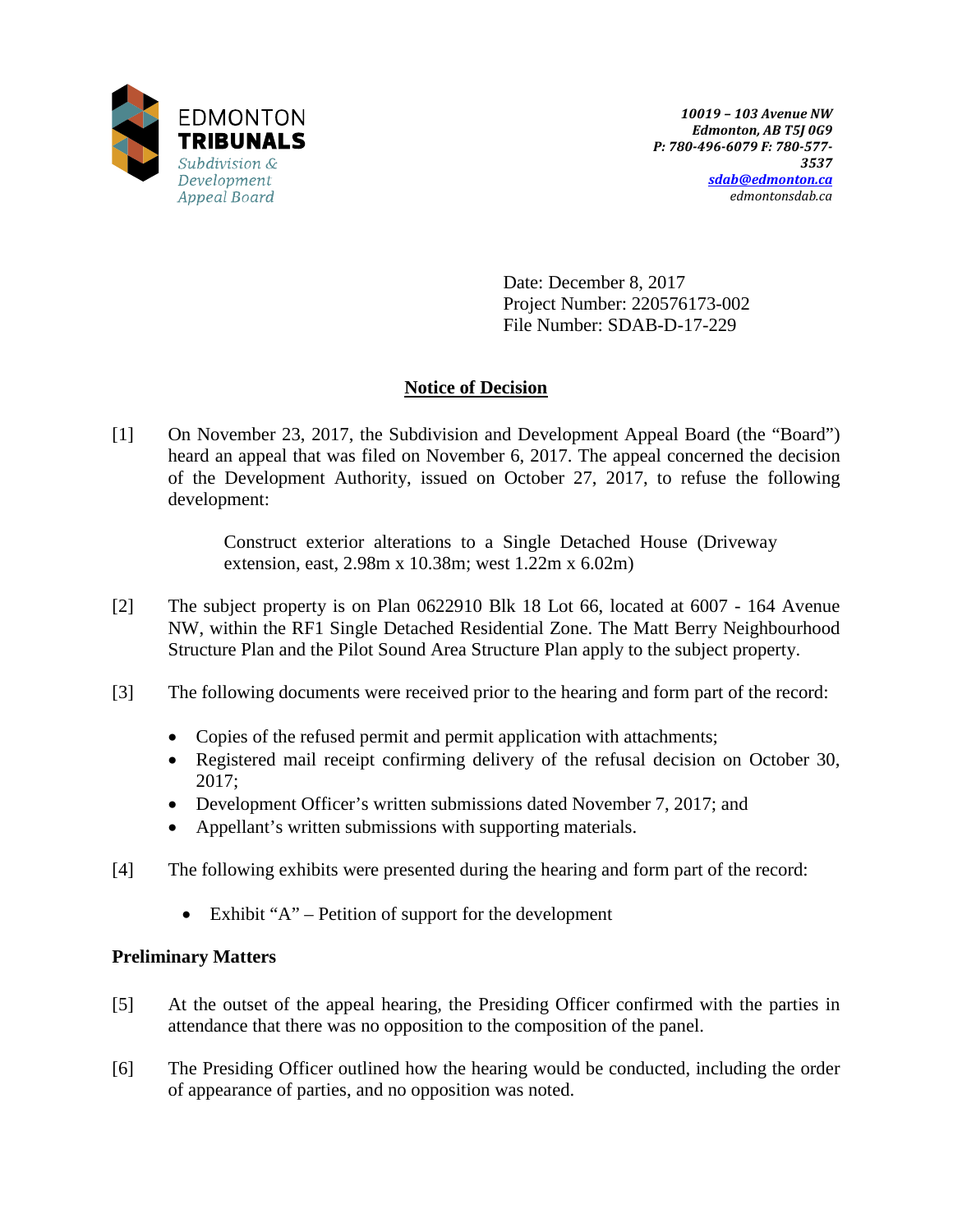[7] The appeal was filed on time, in accordance with section 686 of the *Municipal Government Act*, RSA 2000, c M-26.

#### **Summary of Hearing**

- *i) Position of the Appellant, McAllister LLP*
- [8] Mr. E. Davies appeared on behalf of the previous owners of the home, the Maliks. At the time of sale in June 2016, a solicitor's undertaking was provided to attempt to obtain a permit for the existing Driveway extension.
- [9] Mr. Davies provided an overview of the property's history from the original development of the lot to the time of purchase by the current owners.
- [10] No affected parties in the sixty metre notification area have voiced their opposition to the proposed development. Nearly one third of the affected properties within this notification area have Driveway extensions similar to that of the subject property. Photographs of these properties, including the subject property, are provided in Schedule A of his supporting materials.
- [11] Schedule B contains photos of properties outside of the 60 metre notification area but within walking distance of the subject site. The photos illustrate that concrete Driveway extensions are characteristic of the neighbourhood as a whole.
- [12] The driveway extension existed prior to his clients' purchase of the property and predates the current bylaw by three or more years. This extension appears to have been professionally contracted sometime between June 2008 and June 2009, and an effort was made to match the finish of the existing Driveway. Mr. Davies does not know what regulations were in place at the time the extension was poured.
- [13] He submitted that the Development Officer made a number of unfair assumptions. The extension existed prior to the Maliks or the Forsters (the current owners) purchasing the property, and the Development Officer cannot assume the current owners will park on the extension. The purpose of Driveway extensions are not always for parking, and some owners install them as they do not have the time, finances or physical ability to maintain landscaping such as grass or ornamental rock. Mr. Davies suggested the Board could impose a condition that no parking be permitted on the extension.
- [14] The Development Officer mentioned the unsightly appearance of the development and that it sets a negative precedent for the neighbourhood. The current owners would not have purchased the property if they considered it to be unsightly. Schedule C contains examples of homes in the neighbourhood with no Driveway extensions but with unkempt yards with dead grass, shale rock gardens with dead shrubs and overgrown weed. By comparison, the concrete on the subject Site is more attractive and more practical than these properties.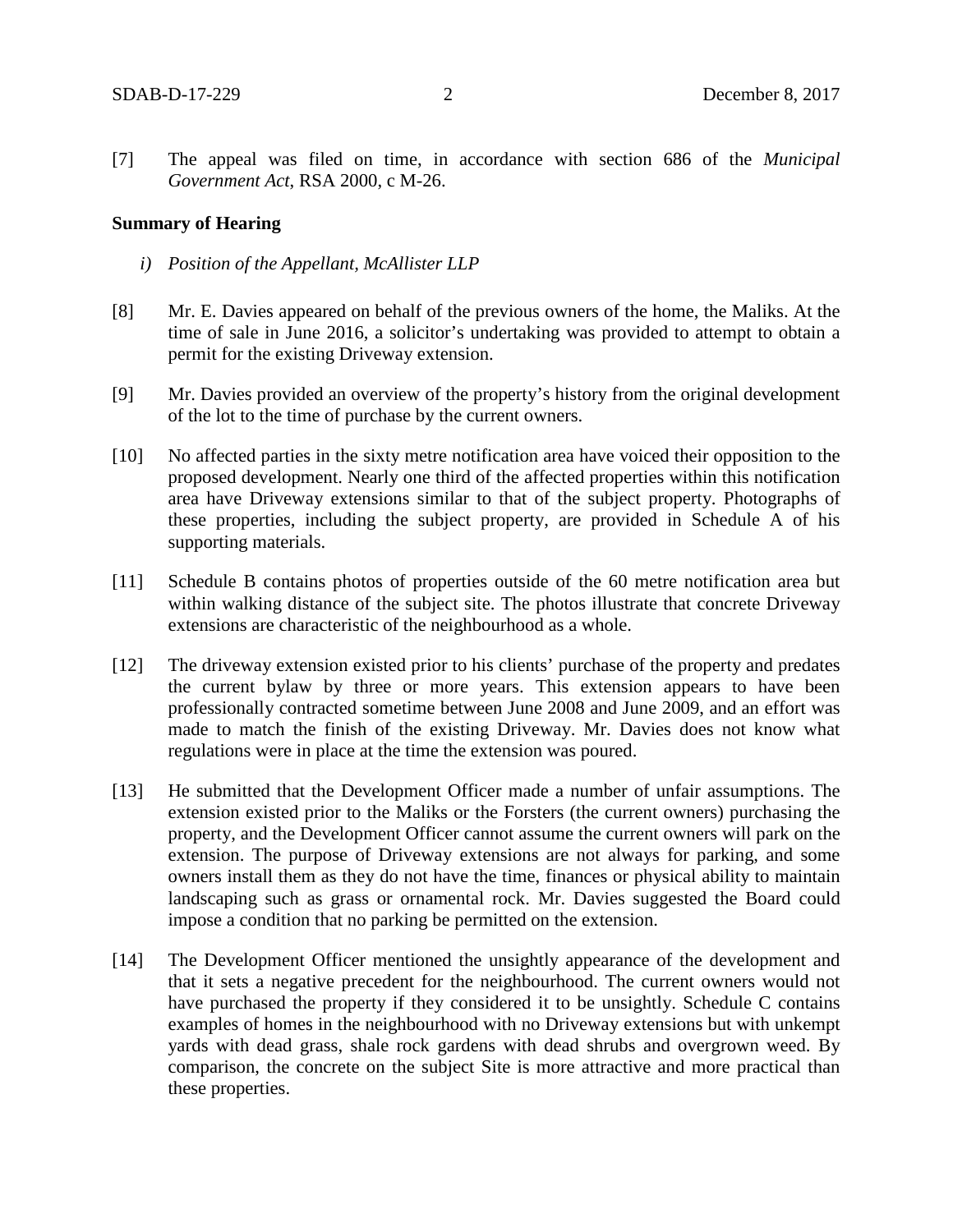- [15] Schedule D contains a decision of the Board (SDAB-D-15-201) which approved similar development two doors down from the subject Site. In that decision, the Board required that no parking be permitted on the Driveway extension.
- [16] Mr. Davies believes the requirement for the subject development permit was triggered when the Real Property Report was prepared at the time of sale.
- [17] He has reviewed the recommended conditions of the Development Officer should this development be approved. While he does not have any objections to the imposition of any conditions, this question would be better addressed to the current home owners. He also questioned if it is appropriate to prescribe that someone install a bench or plant a shrub to prevent parking, whereas a simple prohibition against parking on the extension would suffice.
	- *ii) Position of Affected Property Owners, G. Forster and R. Forster*
- [18] The Forsters have owned the subject property since 2016. While it was not their decision to pour the large Driveway it was a big selling feature and they find the lot attractive.
- [19] An extended Driveway is not uncharacteristic of the neighbourhood and they submitted a petition of support from surrounding neighbours (Exhibit "A").
- [20] The Forsters each have a vehicle which they park in the Garage. They confirmed that the boat parked on the Driveway as shown in the Appellant's supporting materials belongs to the previous homeowner. A friend who lives with them parks on the Driveway and accesses the home through the front door.
- [21] Although there are a number of Driveway extensions in the area, there is still adequate street parking available. He was unable to confirm whether the neighbours park on their Driveway extensions but he believes they do.
- [22] They have not had any issues with snow removal or drainage during the time they have owned this home.
- [23] They would be willing to abide with conditions such as the addition of a bench or planters to make the extension look more like a Walkway. They can comfortably fit all three vehicles at the property within the Garage or on the legal Driveway portion.
- [24] The cost of removing the extensions has not been explored.

### *iii) Position of the Development Officer, M. Ziober*

[25] The Development Officer did not attend the hearing and the Board relied on her written submission.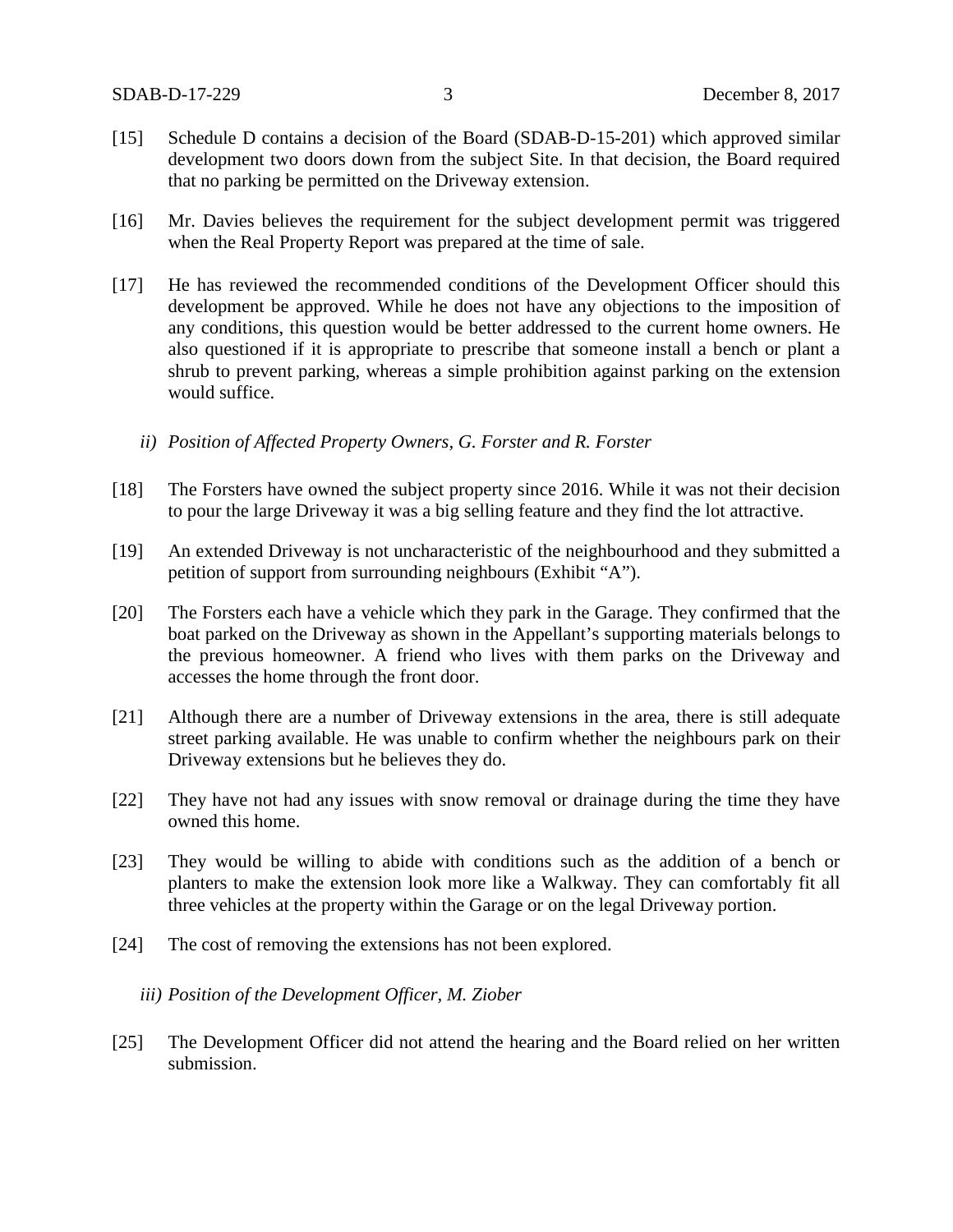### **Decision**

- [26] The appeal is ALLOWED and the decision of the Development Authority is REVOKED. The development is GRANTED as applied for to the Development Authority, subject to the following CONDITIONS:
	- 1. The Board is imposing the following condition to Section 55.3(1)(e): To provide permanent landscaping features so as to comply with the landscaping bylaw such that no parking can occur on the extension on the east side of the driveway.
	- 2. Absolutely no parking is allowed within the required front yards/setbacks other than what was approved in the original Development Permit #168682951-001 (Reference Section 54.2 of the Edmonton Zoning Bylaw No 12800)
	- 3. An approved Development Permit means that the proposed development has been reviewed only against the provisions of the Edmonton Zoning Bylaw. It does not remove obligations to conform with other legislation, bylaws or land title instruments such as the Municipal Government Act, the ERCB Directive 079, the Edmonton Safety Codes Permit Bylaw or any caveats, covenants or easements that might be attached to the Site.
	- 4. Lot grades must match the Engineered approved lot grading plans for the area. Contact Drainage Services at 780-496-5500 for lot grading inspection inquiries.
	- 5. This neighbourhood was constructed with roll faced curb; therefore a Curb Crossing Permit is not required for this access.
- [27] In granting the development the following variances to the Zoning Bylaw are allowed:
	- 1. Section 54.1(4)(c) is varied to permit the Driveway width to be 9.84 metres instead of the maximum allowable width of 6.76 metres.

## **Reasons for Decision**

- [28] A Driveway is Accessory to a Permitted Use in the RF1 Single Detached Residential Zone.
- [29] The Board finds that the proposed development, which has been characterized as a Driveway extension by the Development Authority, is more accurately described as a Walkway. Under section 6.1(122) of the Zoning Bylaw, Walkway is defined as "a path for pedestrian circulation that cannot be used for vehicular parking". Based on the plans and photographic evidence, the eastern portion of the subject development leads directly to the front door, thereby facilitating "pedestrian circulation" per section 6.1(122). The current property owners indicated that they do not intend to park on the Walkway.
- [30] The remaining portion on the west side by itself is too narrow to accommodate a vehicle.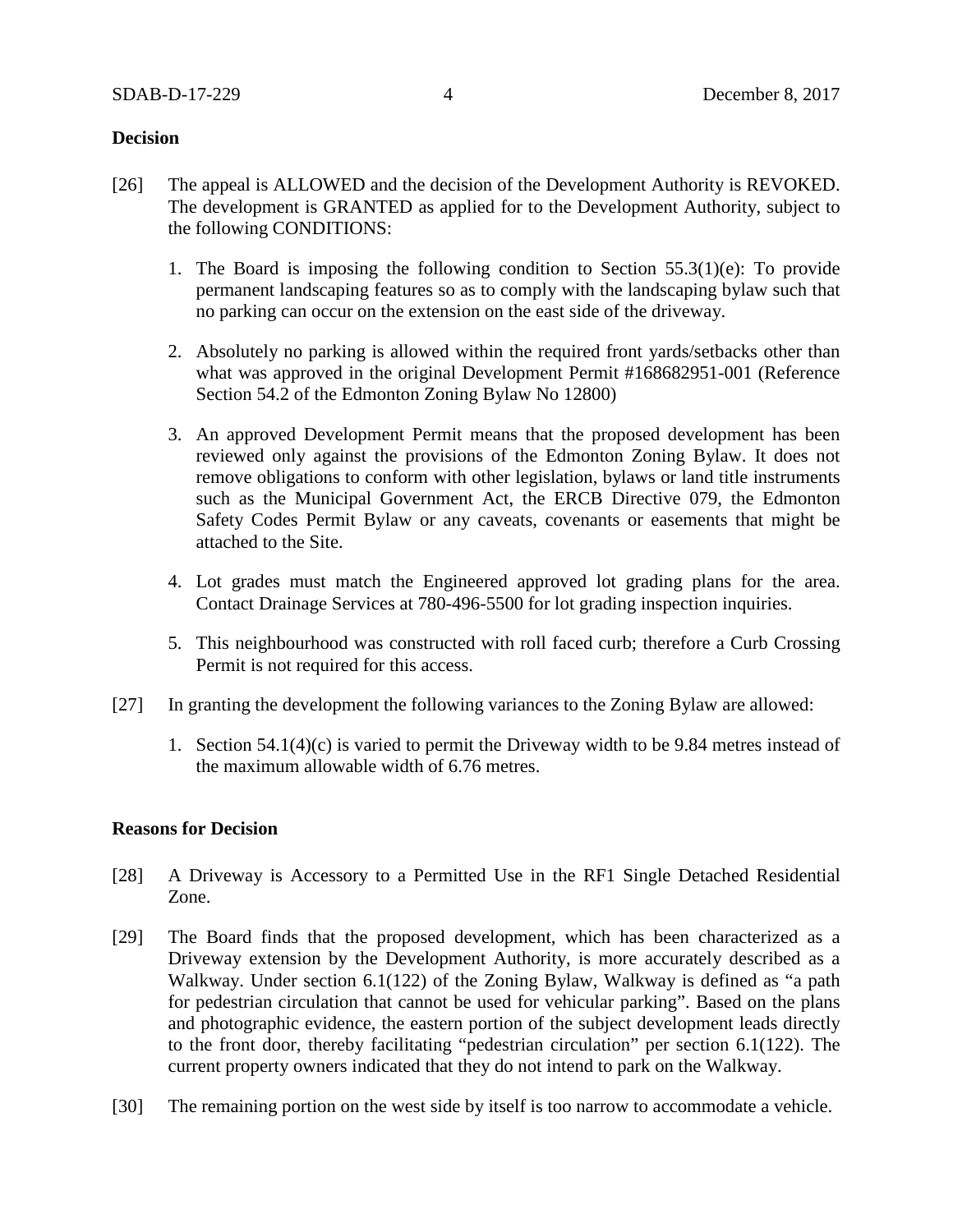- [31] In addition, with the conditions imposed by the Board, the current homeowners will be allowed to park only on the legal Driveway. The Board's conditions prevent parking on the largest part of the extension on the east side which leads to the front door and is deemed to be the Walkway. Additional parking, other than on the legal Driveway, is prohibited in this area.
- [32] Finally, the subject Driveway has been in existence since 2008 and based on the photographic evidence, is similar to many of the Driveways in this area. This type of development appears to be characteristic of the neighbourhood. The present owners submitted a petition signed by neighbouring property owners indicating support for allowing the extension to remain. The Board notes that no one appeared in opposition to the development, and no written opposition was received.
- [33] Accordingly the Board permits this application and finds that the proposed development will not unduly interfere with the amenities of the neighbourhood, nor materially interfere with or affect the use, enjoyment or value of neighbouring parcels of land.

Patricia L. James.

Patricia Jones, Presiding Officer Subdivision and Development Appeal Board

Board Members in Attendance: Mr. L. Pratt; Ms. G. Harris; Ms. K. Thind; Mr. J. Wall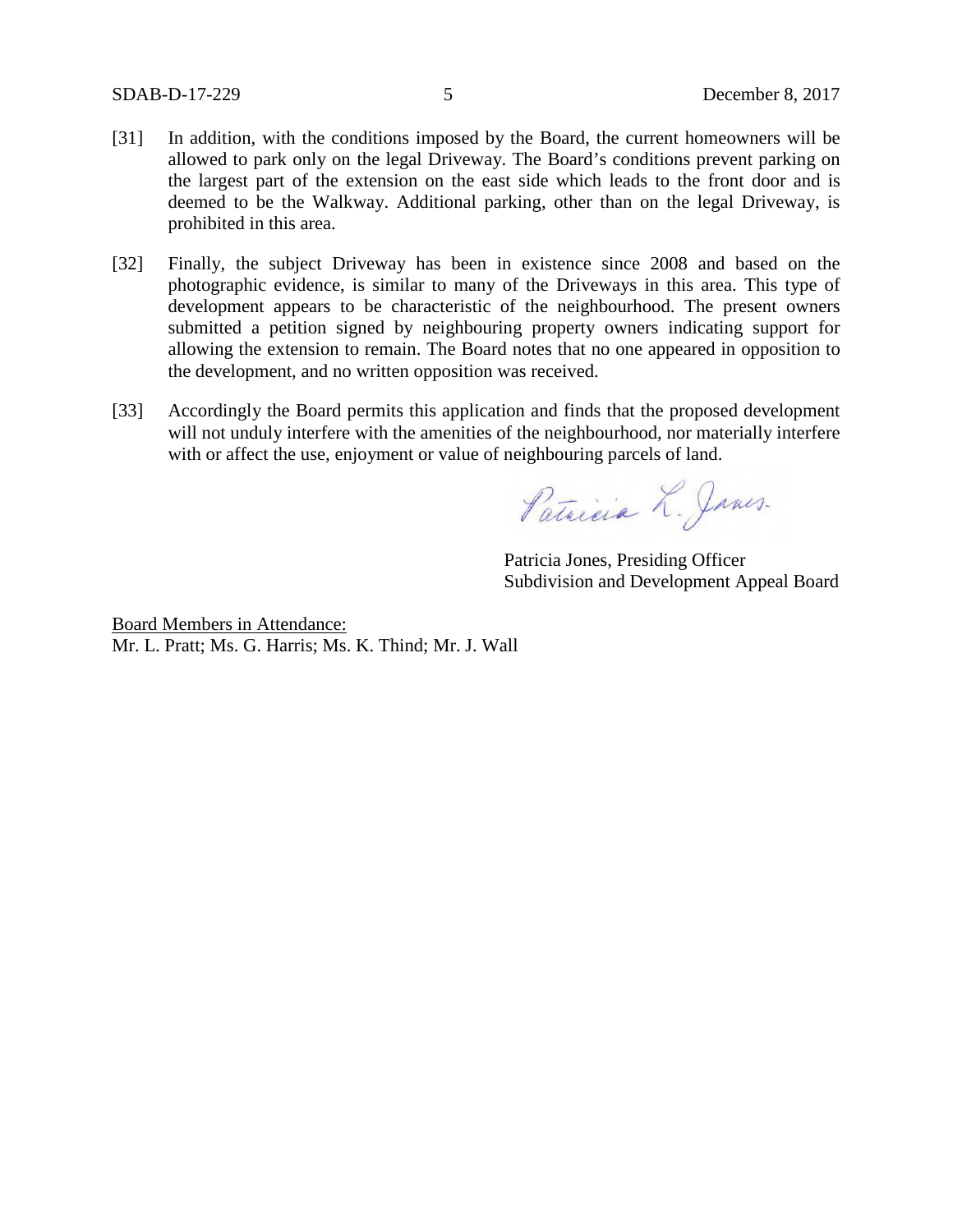## **Important Information for the Applicant/Appellant**

- 1. This is not a Building Permit. A Building Permit must be obtained separately from the Sustainable Development Department, located on the 2nd Floor, Edmonton Tower, 10111 – 104 Avenue NW, Edmonton, AB T5J 0J4.
- 2. Obtaining a Development Permit does not relieve you from complying with:
	- a) the requirements of the *Edmonton Zoning Bylaw*, insofar as those requirements have not been relaxed or varied by a decision of the Subdivision and Development Appeal Board,
	- b) the requirements of the *Alberta Safety Codes Act*,
	- c) the *Alberta Regulation 204/207 – Safety Codes Act – Permit Regulation*,
	- d) the requirements of any other appropriate federal, provincial or municipal legislation,
	- e) the conditions of any caveat, covenant, easement or other instrument affecting a building or land.
- 3. When an application for a Development Permit has been approved by the Subdivision and Development Appeal Board, it shall not be valid unless and until any conditions of approval, save those of a continuing nature, have been fulfilled.
- 4. A Development Permit will expire in accordance to the provisions of Section 22 of the *Edmonton Zoning Bylaw, Bylaw 12800*, as amended.
- 5. This decision may be appealed to the Alberta Court of Appeal on a question of law or jurisdiction under Section 688 of the *Municipal Government Act*, RSA 2000, c M-26. If the Subdivision and Development Appeal Board is served with notice of an application for leave to appeal its decision, such notice shall operate to suspend the Development Permit.
- 6. When a decision on a Development Permit application has been rendered by the Subdivision and Development Appeal Board, the enforcement of that decision is carried out by the Sustainable Development Department, located on the 2nd Floor, Edmonton Tower, 10111 – 104 Avenue NW, Edmonton, AB T5J 0J4.

*NOTE: The City of Edmonton does not conduct independent environmental checks of land within the City. If you are concerned about the stability of this property for any purpose, you should conduct your own tests and reviews. The City of Edmonton, when issuing a development permit, makes no representations and offers no warranties as to the suitability of the property for any purpose or as to the presence or absence of any environmental contaminants on the property.*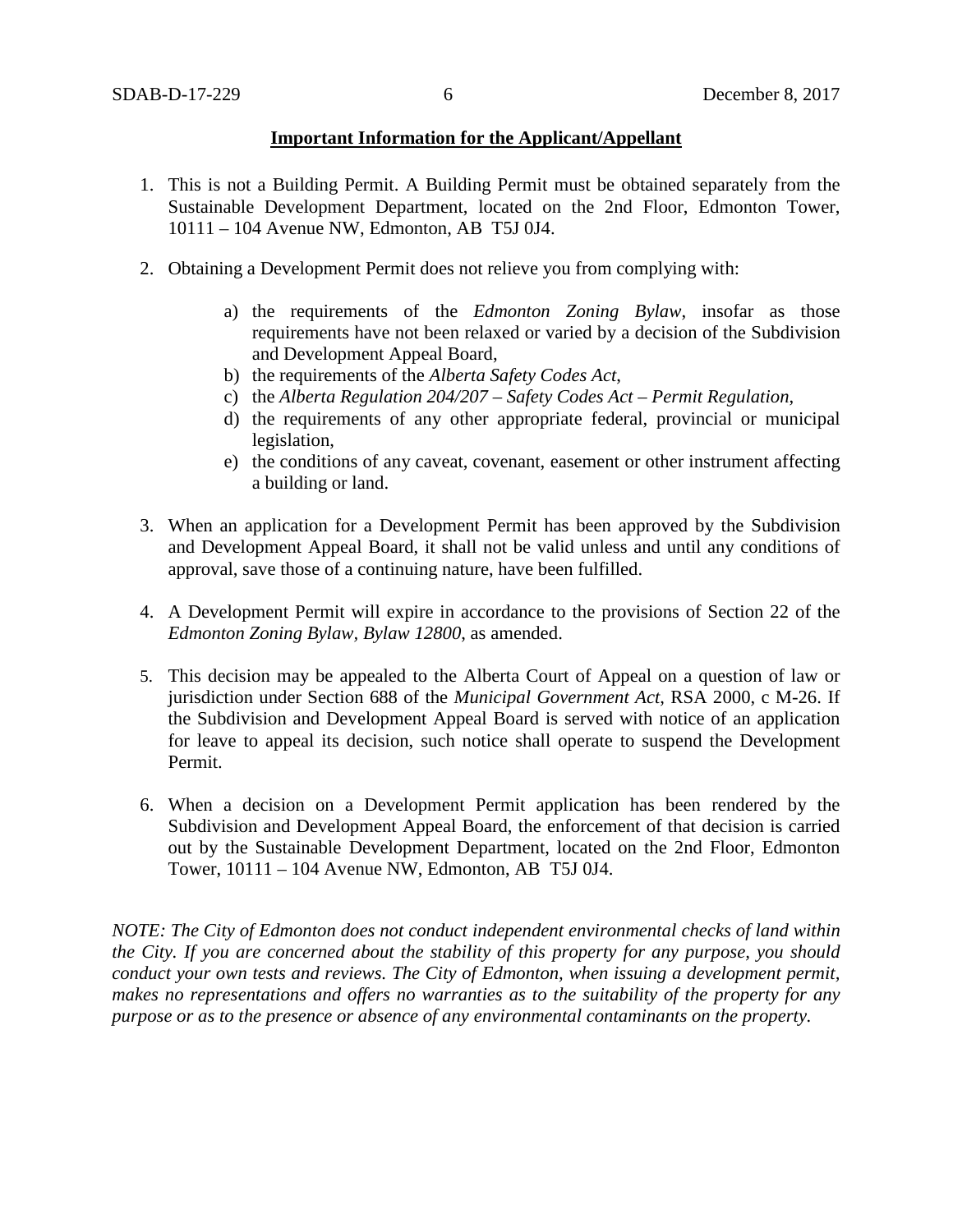

Date: December 8, 2017 Project Number: 256822720-001 File Number: SDAB-D-17-230

# **Notice of Decision**

[1] On November 23, 2017, the Subdivision and Development Appeal Board (the "Board") heard an appeal that was filed on November 3, 2017. The appeal concerned the decision of the Development Authority, issued on November 1, 2017, to refuse the following development:

> Construct a Single Detached House with a front veranda, rear attached Garage and Secondary Suite in the Basement

- [2] The subject property is on Plan ND Blk 24 Lot 3, located at 10712 95 Street NW within the RA7 Low Rise Apartment Zone. The Boyle Street / McCauley Area Redevelopment Plan applies to the subject property.
- [3] The following documents were received prior to the hearing and form part of the record:
	- Copies of the refused permit and permit application with attachments;
	- Development Officer's written submissions dated November 20, 2017;
	- Copy of the refused drawings and plans; and
	- Appellant's supporting materials, including community consultation information.
- [4] The following exhibits were presented during the hearing and form part of the record:
	- Exhibit "A" Photos of recent properties constructed by the Appellant

# **Preliminary Matters**

- [5] At the outset of the appeal hearing, the Presiding Officer confirmed with the parties in attendance that there was no opposition to the composition of the panel.
- [6] The Presiding Officer outlined how the hearing would be conducted, including the order of appearance of parties, and no opposition was noted.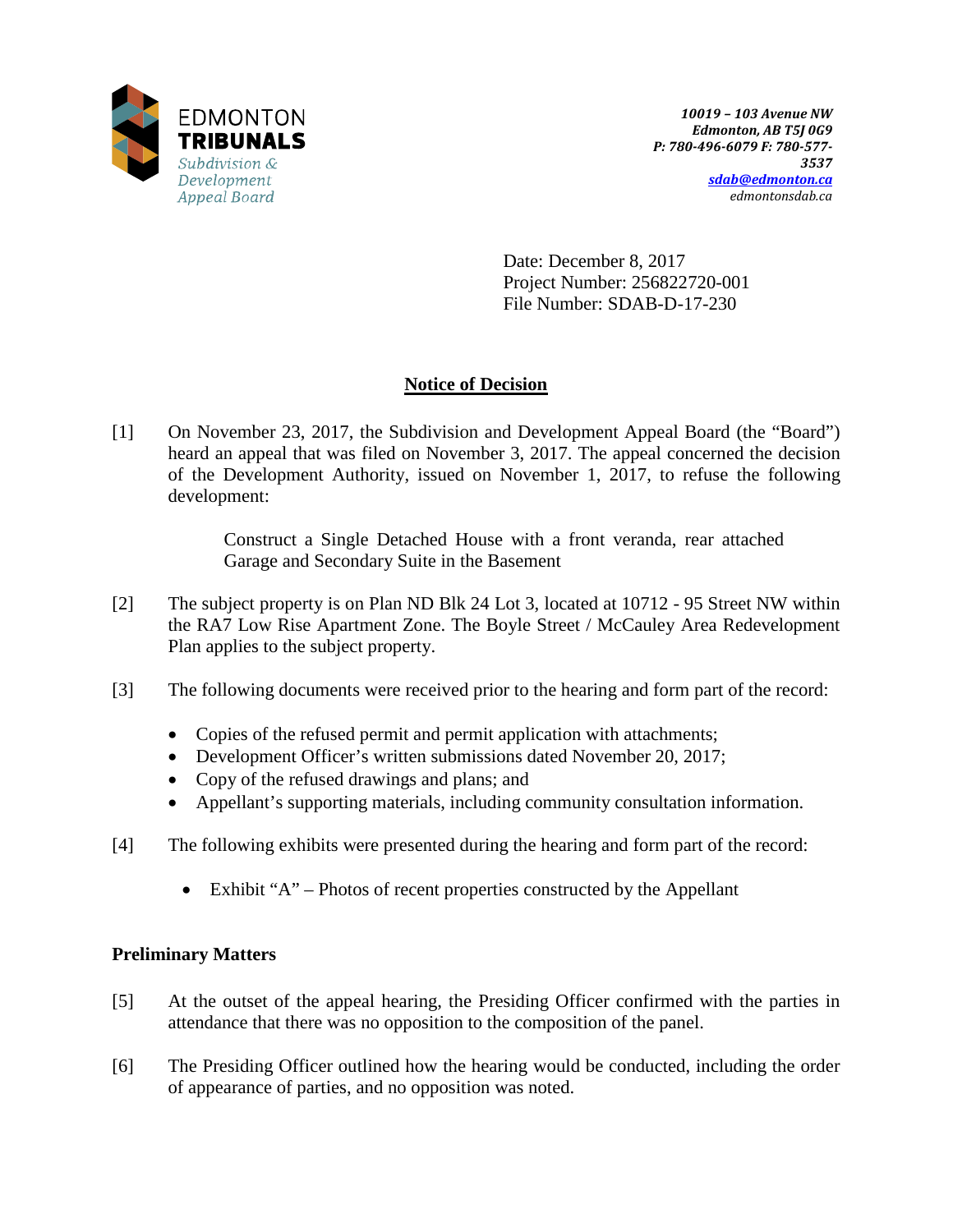[7] The appeal was filed on time, in accordance with section 686 of the *Municipal Government Act*, RSA 2000, c M-26.

### **Summary of Hearing**

- *i) Position of the Appellant, Royal Canada Homes*
- [8] Mr. L. Saggu and Mr. V. Saggu appeared to represent Royal Canada Homes.
- [9] The Saggus have owned the subject lot for one year. It has been vacant for three years. There have been ongoing problems with homeless people frequenting the lot and leaving drug paraphernalia behind. They have removed garbage from the vacant lot at least three times. Their proposal would remove these nuisances and be a benefit to the community.
- [10] Royal Canada Homes is a new company and intends to sell the subject development once it is completed. They referenced photos of two Semi-detached Houses they have recently completed in this area to illustrate the high quality of their projects. (Appendix A)
- [11] They do not own the adjacent properties. There is an older home to one side and an empty parking lot on the other. Across the lane to the rear is a large building which may be a church. The subject Site is zoned RA7 Low Rise Apartment Zone and they believe this entire block has the same zoning.
- [12] No objections to the proposed development were received by the Development Officer when he conducted the community consultation. The Appellants submitted feedback from six surrounding properties indicating support.
- [13] The only reason there is a deficiency in the Rear Setback is because of the proposed rear attached Garage. If the Garage were detached they would be in compliance. The third house next to their property also has an attached Garage so the Appellant assumed that the subject development would be approved as well.
- [14] At the time they submitted their application, attached Garages were permitted; however, the regulations changed on September 1, 2017. The Saggus understand that a variance must now be granted to allow the attached Garage.
- [15] In the Saggus' view, an attached Garage is the best utilization of this lot for the following reasons:
	- 1. Parking is not permitted on the front street, and the proposed development provides for more off-street parking.
	- 2. The lots on this block are very short (less than 100 feet) in length and there would only be one to two feet of separation space between the principal building and a detached Garage. Such a small space is unusable and difficult to keep clean. They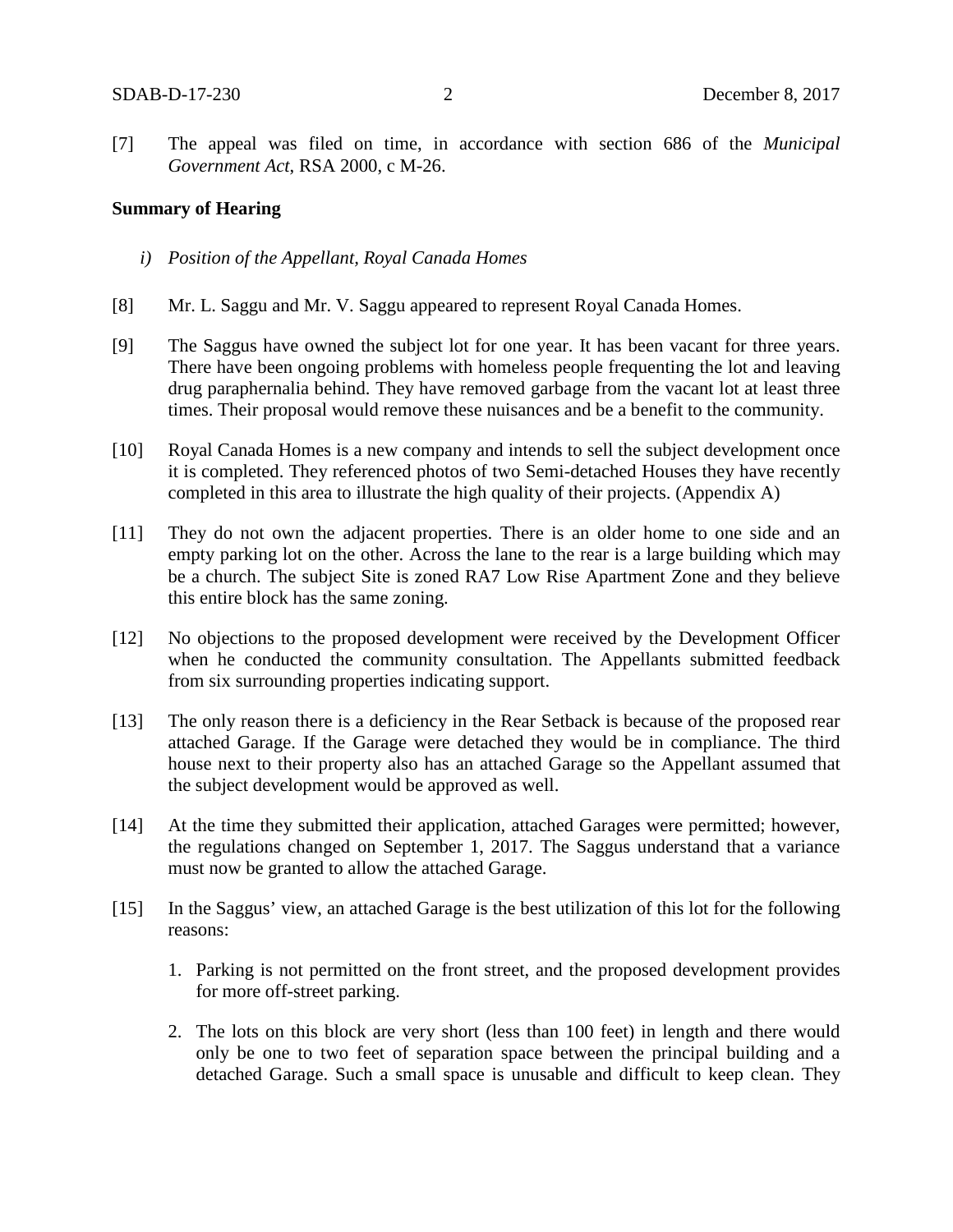referenced a photo of the adjacent property, which showed the close proximity of that Garage to the principal Dwelling.

- [16] During their conversations with the Development Officer they were never advised that the Site was not large enough to accommodate a Secondary Suite. They would not have included a basement suite if they had known it was not permitted. The access to the Secondary Suite would be from a side entry as per the request of the Development Officer. They confirmed that they are seeking a variance to allow this suite.
- [17] They are willing to plant more trees and improve the landscaping to address the deficiency in the Amenity Area. They feel the front verandah, which is approximately 10 feet by 4.625 feet, can be considered an Amenity Area.
	- *iv) Position of the Development Officer, Mr. B. Langille*
- [18] The Development Officer did not attend the hearing and the Board relied on his written submission.

### **Decision**

- [19] The appeal is ALLOWED and the decision of the Development Authority is REVOKED. The development is GRANTED as applied for to the Development Authority, subject to the following CONDITIONS:
	- 1. This Development Permit authorizes the development of a Single Detached House with a front veranda, rear attached Garage and Secondary Suite in the Basement. The development shall be constructed in accordance with the approved drawings and is subject to the following conditions:
	- 2. The Height of the principal building shall not exceed 8.9m as per the Height definition of Section 6.1(49) of the Edmonton Zoning Bylaw 12800.
	- 3. Parking shall be provided in accordance with the stamped and approved drawings.
	- 4. All required parking shall be clearly demarcated, have adequate storm water drainage and storage facilities, and be Hardsurfaced. (Reference Section  $54.6(1)(a)(i)$
	- 5. A Secondary Suite shall be developed in such a manner that the exterior of the principal building containing the Secondary Suite shall appear as a single Dwelling. (Reference Section 86.5)
	- 6. Only one of a Secondary Suite or a Garden Suite may be developed in conjunction with a principal Dwelling (Reference Section 86.5).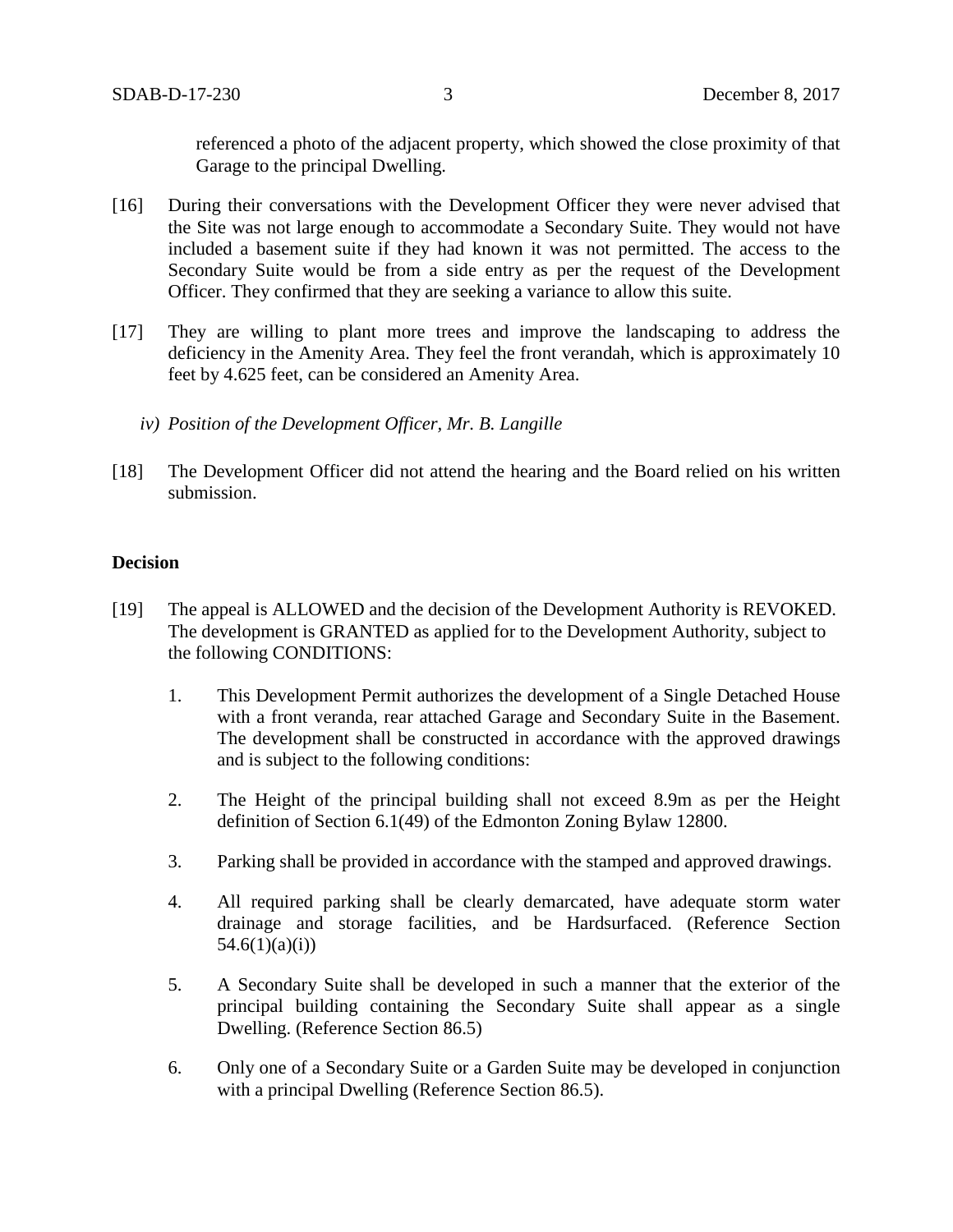- 7. A Secondary Suite shall not be developed within the same principal Dwelling containing a Group Home or Limited Group Home, or a Major Home Based Business, unless the Secondary Suite is an integral part of a Bed and Breakfast Operation in the case of a Major Home Based Business; (Reference Section 86.6)
- 8. Notwithstanding the definition of Household within this Bylaw, the number of unrelated persons occupying a Secondary Suite shall not exceed three. (Reference Section 86.7)
- 9. The Secondary Suite shall not be subject to separation from the principal Dwelling through a condominium conversion or subdivision. (Reference Section 86.8)

Dwelling means a self contained unit comprised of one or more rooms accommodating sitting, sleeping, sanitary facilities, and a principal kitchen for food preparation, cooking, and serving. A Dwelling is used permanently or semi-permanently as a residence for a single Household. (Reference Section 6.1(31))

Locked separation that restricts the nonconsensual movement of persons between each Dwelling unit shall be installed.

Secondary Suites shall not be included in the calculation of densities in this Bylaw. (Reference Section 86.9)

- 10. The Basement elevation of structures of two or more Storeys in Height shall be no more than 1.5 m above Grade. The Basement elevation shall be measured as the distance between Grade level and the floor of the first Storey.
- 11. Platform Structures greater than 1.0 m above Grade shall provide privacy screening to the satisfaction of the Development Officer to prevent visual intrusion into adjacent properties.
- 12. All unenclosed steps shall not project more than 0.60m into required Setbacks of 1.20m or greater (Reference Section 44.1(a))
- 13. All yards, visible from a public roadway other than a lane, shall be seeded or sodded within eighteen (18) consecutive months of the issuance of an Occupancy Certificate for the development. Alternative forms of landscaping may be substituted for seeding or sodding as specified in Section 55.2(4)(b).
- 14. Landscaping shall be developed in accordance with Section 55 and Section 140.4(16) of the Edmonton Zoning Bylaw 12800.
- 15. a. Landscaping shall be provided on a Site within 18 months of the occupancy of the Single Detached House. Trees and shrubs shall be maintained on a Site for a minimum of 42 months after the occupancy of the Single Detached House (Reference Section 55.2.1).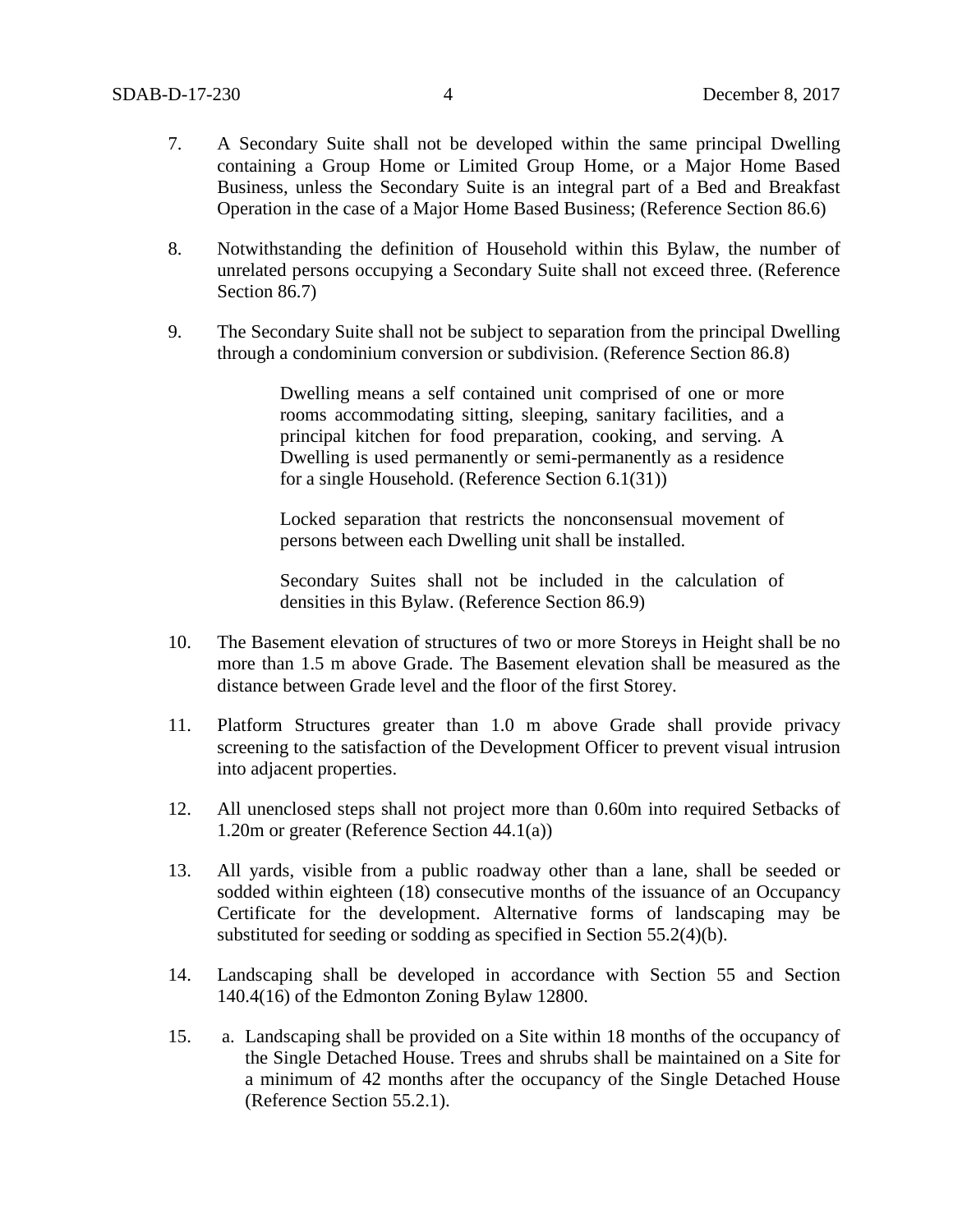- b. Two deciduous trees with a minimum Caliper of 50 mm, one coniferous tree with a minimum Height of 2.5 m and Six shrubs shall be provided on the property. Deciduous shrubs shall have a minimum Height of 300 mm and coniferous shrubs shall have a minimum spread of 450 mm (Reference Section 55.2.1).
- c. All Yards visible from a public roadway, other than a Lane, shall be seeded or sodded. Seeding or sodding may be substituted with alternate forms of ground cover, including hard decorative pavers, washed rock, shale or similar treatments, perennials, or artificial turf, provided that all areas of exposed earth are designed as either flower beds or cultivated gardens (Reference Section 55.2.1).

### Development Advisements:

- i. Lot grades must comply with the Edmonton Drainage Bylaw 16200. Contact Drainage Services at 780-496-5500 for lot grading inspection inquiries.
- ii. Any future deck development greater than 0.6m (2ft) in height will require development and building permit approvals
- iii. Any future deck enclosure or cover requires a separate development and building permit approval.
- iv. The driveway access must maintain a minimum clearance of 1.5m from any service pedestal and all other surface utilities.
- v. Any hoarding or construction taking place on road right-of-way requires an OSCAM (On-Street Construction and Maintenance) permit. It should be noted that the hoarding must not damage boulevard trees. The owner or Prime Contractor must apply for an OSCAM online at: [http://www.edmonton.ca/bylaws\\_licences/licences\\_permits/oscam-permit](http://www.edmonton.ca/bylaws_licences/licences_permits/oscam-permit-requestaspx)[requestaspx](http://www.edmonton.ca/bylaws_licences/licences_permits/oscam-permit-requestaspx)
- vi. Unless otherwise stated, all above references to "section numbers" refer to the authority under the Edmonton Zoning Bylaw 12800.
- vii. An approved Development Permit means that the proposed development has been reviewed only against the provisions of the Edmonton Zoning Bylaw. It does not remove obligations to conform with other legislation, bylaws or land title instruments such as the Municipal Government Act, the ERCB Directive 079, the Edmonton Safety Codes Permit Bylaw or any caveats, covenants or easements that might be attached to the Site.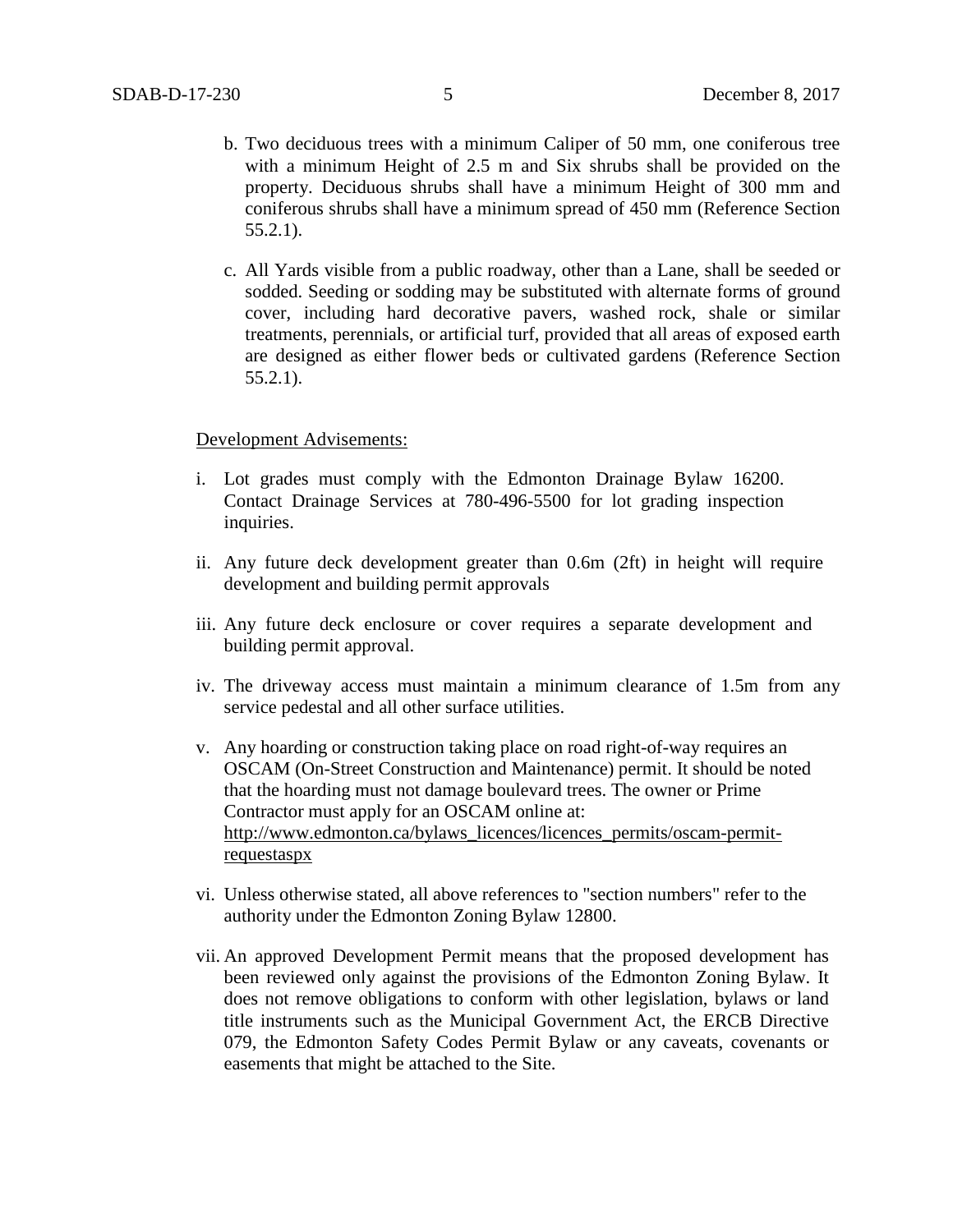### [16] In granting the development the following variances to the Zoning Bylaw are allowed:

- 1. Section 814.3(4) is waived to permit a deficiency of 5.73 metres in the minimum Rear Setback, thereby decreasing the minimum allowed to 6.46 metres (21% of site depth) instead of 12.19 metres (40% of site depth).
- 2. Section 814.3(19) is waived to allow the rear Garage to be attached.
- 3. Section 86(1) is varied to allow a Site deficiency of 53.42 square metres, thereby decreasing the minimum allowed to 306.58 square metres instead of the 360 square metres required for a Single Detached Dwelling containing a Secondary Suite.
- 4. Sections 47 and 150.4(12) regarding Private Outdoor Amenity Area for a Single Detached House are waived.

### **Reasons for Decision**

- [17] The proposed development is for a Single Detached House, which is a Discretionary Use in the RA7 Low Rise Apartment Zone.
- [18] The subject property is located in an area that is in transition. The lot has been empty for some time and the proposed development would improve the area. An attached Garage would provide more security for the individuals living in the house or the Secondary Suite.
- [19] There is no parking on either side of the street in front of the site; therefore parking for the principal Dwelling and Secondary Suite are required at the rear.
- [20] This lot is small. A detached garage would comply with the back yard requirements but would not provide any amenity space in the rear yard. The attached garage provides not only covered parking spaces but room on the driveway for parking additional vehicles.
- [21] The entrance to the Single Detached House is at the front, while the entrance to the Secondary Suite is at the side. According to the drawings it does not appear that the development is overbuilt on a lot of this size. Therefore, the Board is varying the Site Area requirements for a Single Detached House with a Secondary Suite.
- [22] The drawings for the building show that there is a front veranda which could be considered as part of the Amenity Area. However, the area map shows that there is a school located nearby with a large park, as well as an additional park approximately two blocks away which alleviate some of the concerns with respect to the lack of an on-site Amenity Area.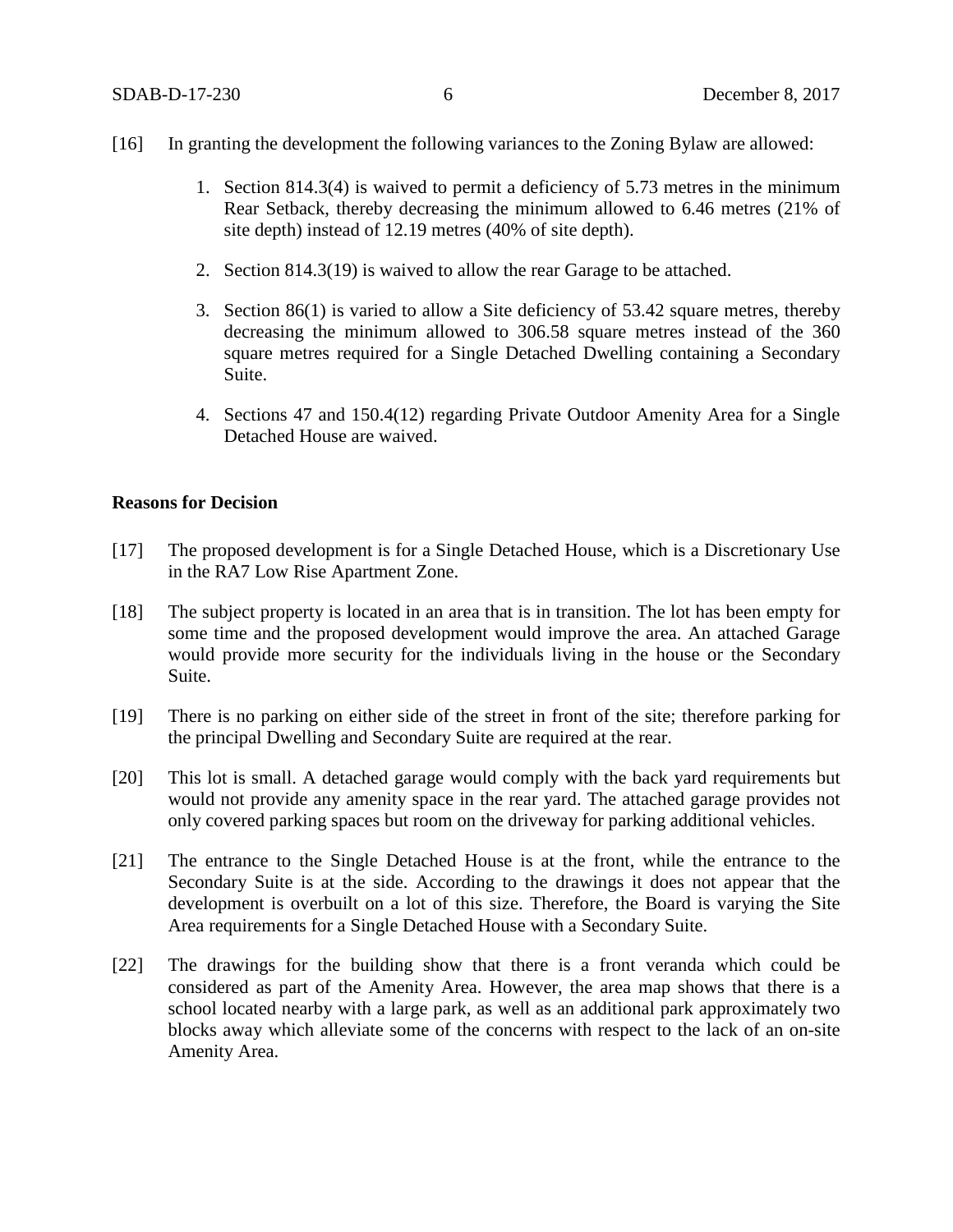- [23] Six letters of support were provided from neighbouring property owners, and no one appeared at the hearing in opposition, nor did the Board receive any written opposition to the development.
- [24] The Board finds that this development will add to the positive transition that is occurring in this area and will not unduly interfere with the amenities of the neighbourhood nor materially interfere with or affect the use, enjoyment or value of neighbouring parcels of land.

Patricia L. James.

Patricia Jones, Presiding Officer Subdivision and Development Appeal Board

Board Members in Attendance: Mr. L. Pratt; Ms. G. Harris; Ms. K. Thind; Mr. J. Wall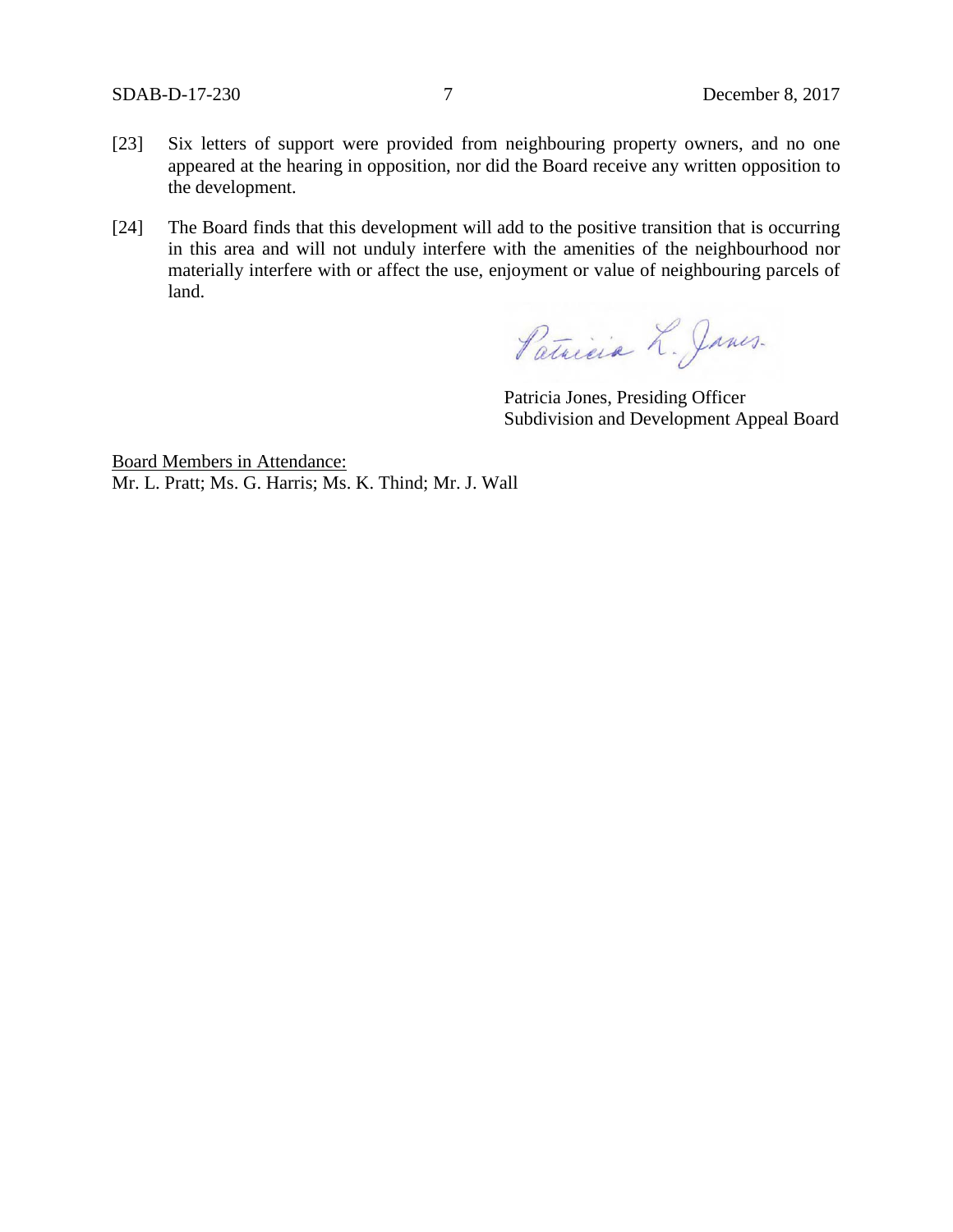## **Important Information for the Applicant/Appellant**

- 1. This is not a Building Permit. A Building Permit must be obtained separately from the Sustainable Development Department, located on the 2nd Floor, Edmonton Tower, 10111 – 104 Avenue NW, Edmonton, AB T5J 0J4.
- 2. Obtaining a Development Permit does not relieve you from complying with:
	- a) the requirements of the *Edmonton Zoning Bylaw*, insofar as those requirements have not been relaxed or varied by a decision of the Subdivision and Development Appeal Board,
	- b) the requirements of the *Alberta Safety Codes Act*,
	- c) the *Alberta Regulation 204/207 – Safety Codes Act – Permit Regulation*,
	- d) the requirements of any other appropriate federal, provincial or municipal legislation,
	- e) the conditions of any caveat, covenant, easement or other instrument affecting a building or land.
- 3. When an application for a Development Permit has been approved by the Subdivision and Development Appeal Board, it shall not be valid unless and until any conditions of approval, save those of a continuing nature, have been fulfilled.
- 4. A Development Permit will expire in accordance to the provisions of Section 22 of the *Edmonton Zoning Bylaw, Bylaw 12800*, as amended.
- 5. This decision may be appealed to the Alberta Court of Appeal on a question of law or jurisdiction under Section 688 of the *Municipal Government Act*, RSA 2000, c M-26. If the Subdivision and Development Appeal Board is served with notice of an application for leave to appeal its decision, such notice shall operate to suspend the Development Permit.
- 6. When a decision on a Development Permit application has been rendered by the Subdivision and Development Appeal Board, the enforcement of that decision is carried out by the Sustainable Development Department, located on the 2nd Floor, Edmonton Tower, 10111 – 104 Avenue NW, Edmonton, AB T5J 0J4.

*NOTE: The City of Edmonton does not conduct independent environmental checks of land within the City. If you are concerned about the stability of this property for any purpose, you should conduct your own tests and reviews. The City of Edmonton, when issuing a development permit, makes no representations and offers no warranties as to the suitability of the property for any purpose or as to the presence or absence of any environmental contaminants on the property.*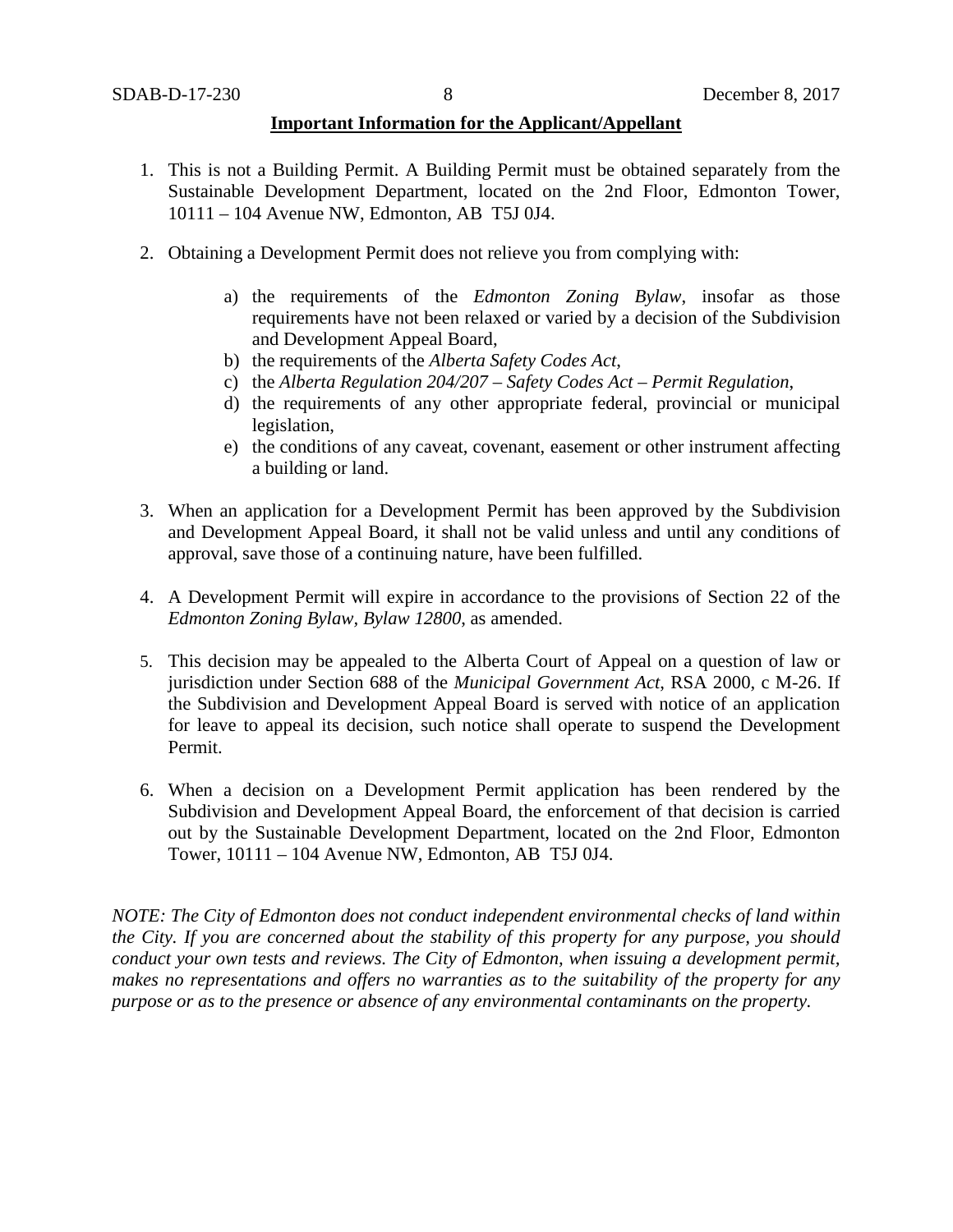

Date: December 8, 2017 Project Number: 260207633-001 File Number: SDAB-D-17-231

# **Notice of Decision**

[1] On November 23, 2017, the Subdivision and Development Appeal Board (the "Board") heard an appeal that was filed on October 31, 2017. The appeal concerned the decision of the Development Authority, issued on October 6, 2017 to approve the following development:

> Change the use of a Semi Detached House to a Child Care Service (maximum 50 children) and to construct interior alterations.

- [2] The subject property is on Plan 1870P Blk 49 Lot 26, located at 10531 74 Avenue NW, within the RF3 Small Scale Infill Development Zone. The Mature Neighbourhood Overlay applies to the subject property.
- [3] The following documents were received prior to the hearing and form part of the record:
	- Copies of the approved permit, permit application with attachments;
	- Copy of the approved drawings and plans, including revised site plan;
	- Appellant's written submissions with supporting materials, including a petition;
	- Respondent's written submissions with supporting materials, including a petition;
	- Development Officer's written submissions dated November 16, 2017;
	- Correspondence between the Board Officer, Development Officer and neighbouring property owner in opposition to the development;
	- Two letters and one online response in opposition to the development; and
	- One online response expressing neither support nor opposition.
- [4] The following exhibits were presented during the hearing and form part of the record:
	- Exhibit "A" Email chain between an affected property owner and Appellant.

# **Preliminary Matters**

[5] At the outset of the appeal hearing, the Presiding Officer confirmed with the parties in attendance that there was no opposition to the composition of the panel.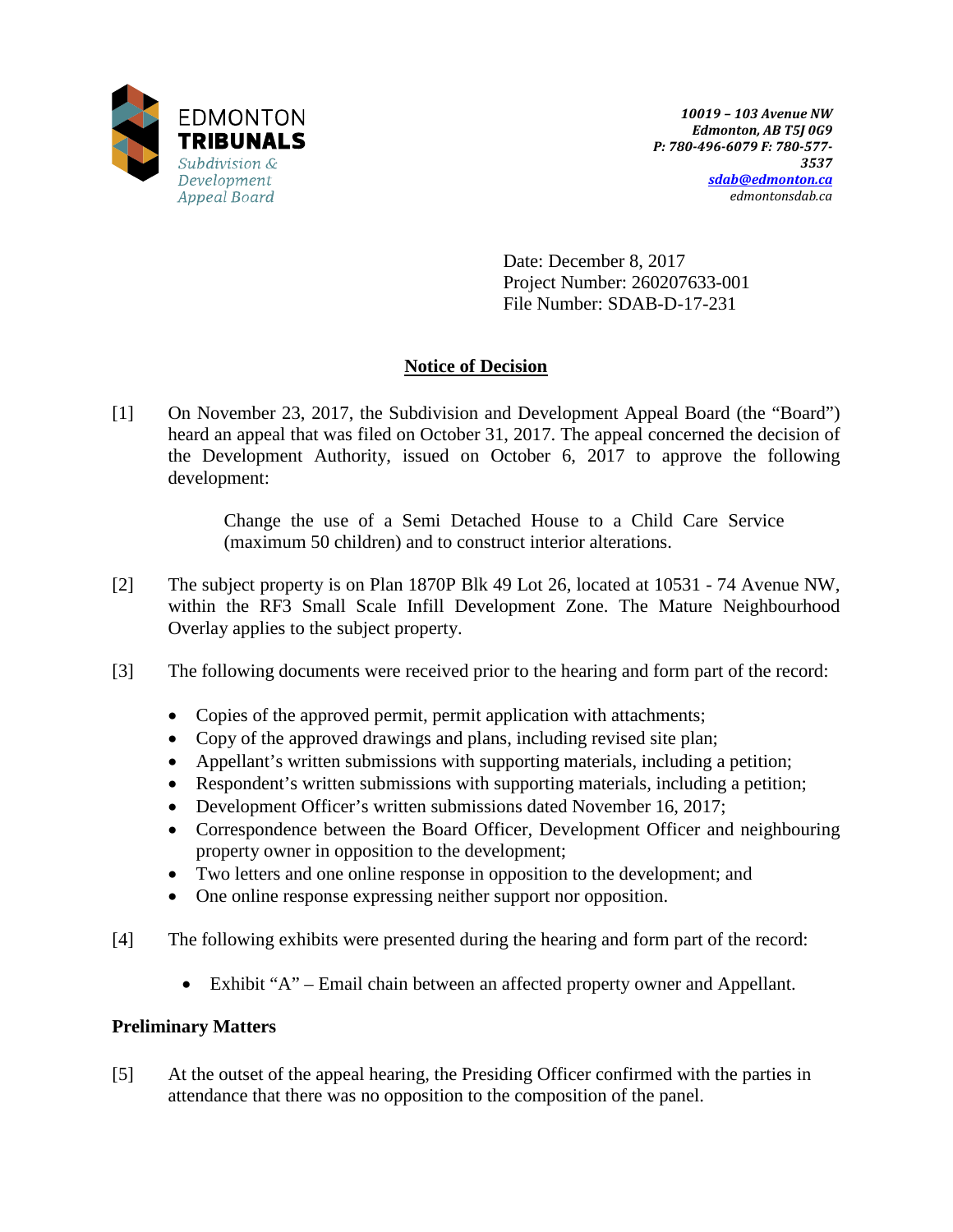- [6] The Presiding Officer outlined how the hearing would be conducted, including the order of appearance of parties, and no opposition was noted.
- [7] The Board was in receipt of written submissions from both the Appellant and other affected property owners, indicating that the Development Officer failed to provide proper notice to affected residents. There was no home mail service during October 2017 due to road and sidewalk construction. Documents submitted to the Board indicated that during this period, mail was rerouted to a mail depot that residents could access during limited operating hours.
- [8] The Presiding Officer reviewed the relevant sections of legislation with respect to notification. Section 685 of the *Municipal Government Act* sets out who has standing to file an appeal to the Board. Section 686(1) provides that persons affected by a decision of the Development Authority (outside of the Applicant) may file an appeal within 21 days after notice of the Development Authority's decision is given in accordance with the land use bylaw (i.e. the Edmonton Zoning Bylaw 12800).
- [9] The proposed development is for a Child Care Service, which is a Discretionary Use in the RF3 Zone. Section 20.2 of the Edmonton Zoning Bylaw governs the notice criteria for Class B Discretionary Developments. Under this section, the Development Officer must provide notice to various parties within a 60 metre radius. These parties include the Community League, the Business Revitalization Zone, the property owner of the subject Site and landowners within the radius. This section also outlines what information must be included in the notice, as well as a requirement for newspaper publication of the notice.
- [10] Section 20.4 further provides guidance about notification during the cessation of mail delivery, such as when Canada Post is on strike.
- [11] In this particular instance, based on the documents provided to the Board, mail delivery did not cease. Mail continued to be delivered, albeit to a mail depot which residents could access during specific operating hours. Documents from the Development Officer indicate that notice of the development was also published in a daily newspaper. Accordingly, the Board finds that the Development Authority provided notice of the development in accordance with the statutory requirements and the land use bylaw.
- [12] The appeal was filed on time, in accordance with section 686(1)(b) of the *Municipal Government Act*, RSA 2000, c M-26.

## **Summary of Hearing**

- *i) Position of the Appellant, Mr. B. Kusiek*
- [13] Mr. Kusiek and his family reside kitty corner to the proposed development. He and his family are active in the community, and his wife runs a community play group.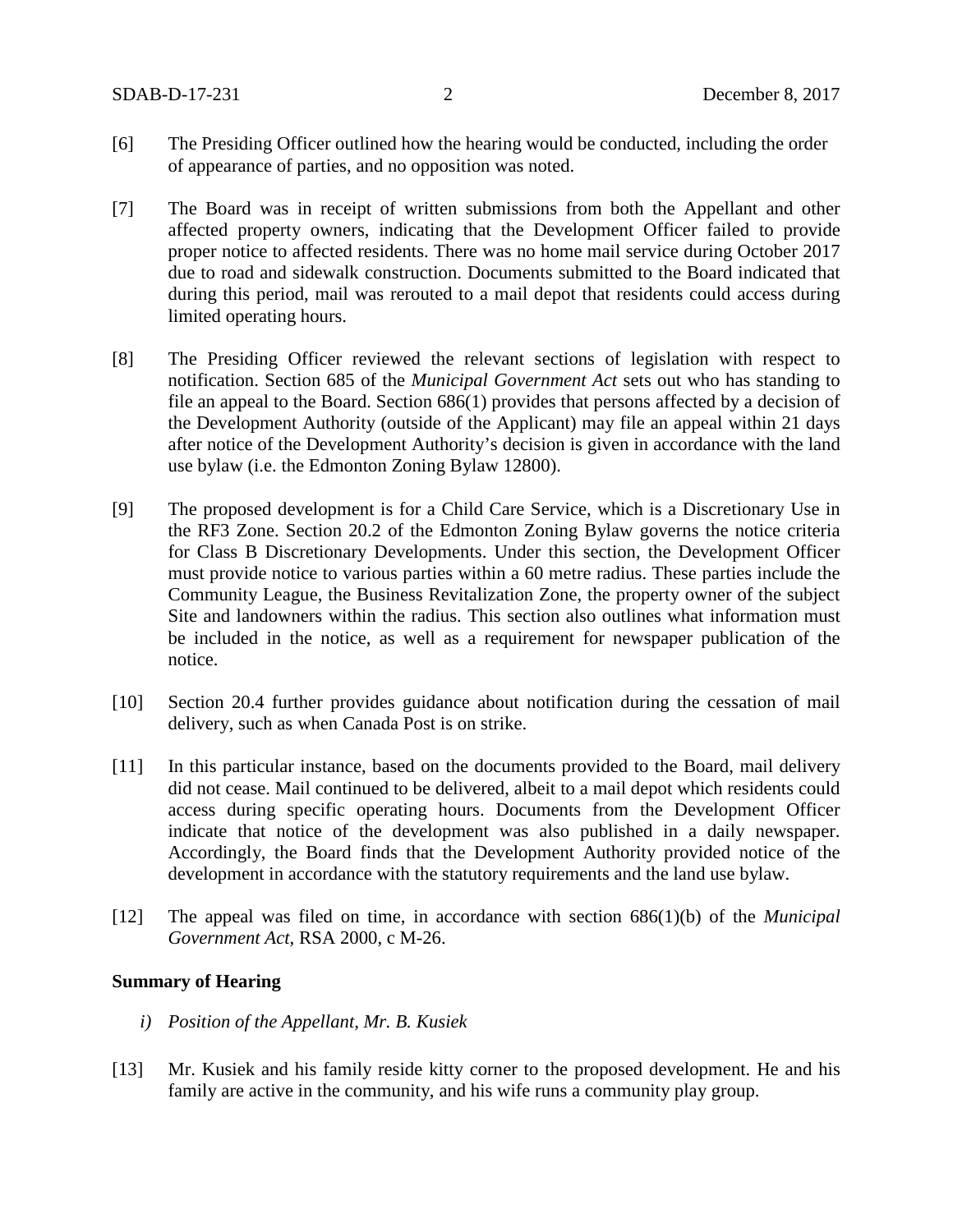[14] He supports a Child Care Service at this location but believes the intensity proposed for this Site is too great. The number of children should be reduced for the reasons outlined below.

### Parking

- [15] The conversion of the two existing single car width Driveways off 74 Avenue into pickup/drop-off stalls should not be allowed for the following reasons:
	- a) Patrons will have to back out of these stalls onto 74 Avenue. This is a safety issue because of the new bike lanes on 106 Street, close proximity to an intersection, and the street parking that occurs along 74 Avenue.
	- b) There is no sidewalk along 74 Avenue and no sidewalk from the Avenue to the daycare. Children and parents will use the driveways for pedestrian access and the vehicles backing out present a safety concern for these pedestrians.
	- c) Once the garages are removed, these driveways would be considered parking stalls in contravention of section  $54.2(2)(e)(ii)$  which prohibits parking stalls on the side yard of a corner lot, and section  $54.2(2)(a)$  which requires parking stalls to be wholly located on the Site.
- [16] The four tandem parking stalls (eight stalls in total) are poorly located, unsafe and inappropriate for the following reasons:
	- a) There is no Walkway from the rear parking to the main entrance located at the front of the building. Parents would be more likely to use the front street parking, potentially parking too close to the intersection, blocking Driveways and handicap parking which is across the street as well as the fire hydrant.
	- b) People will not want to use the front four tandem stalls as they could get boxed in; therefore, these stalls will be underutilized.
	- c) Children will be required to walk behind and in between parked cars which is unsafe during the busy pick-up and drop-off times.
	- d) Tandem parking is not permitted to be used as visitor parking per section 54.1(1)(f) of the Zoning Bylaw.
	- e) These stalls will be heavily used and should be hard-surfaced to prevent dust generation per section 54.6(2)(a).
- [17] Available street parking is very limited and inappropriate for pick-up and drop-off.
	- a) There are at best four-on street stalls along the north side of 74 Avenue and less on the opposite side because of restricted handicap parking.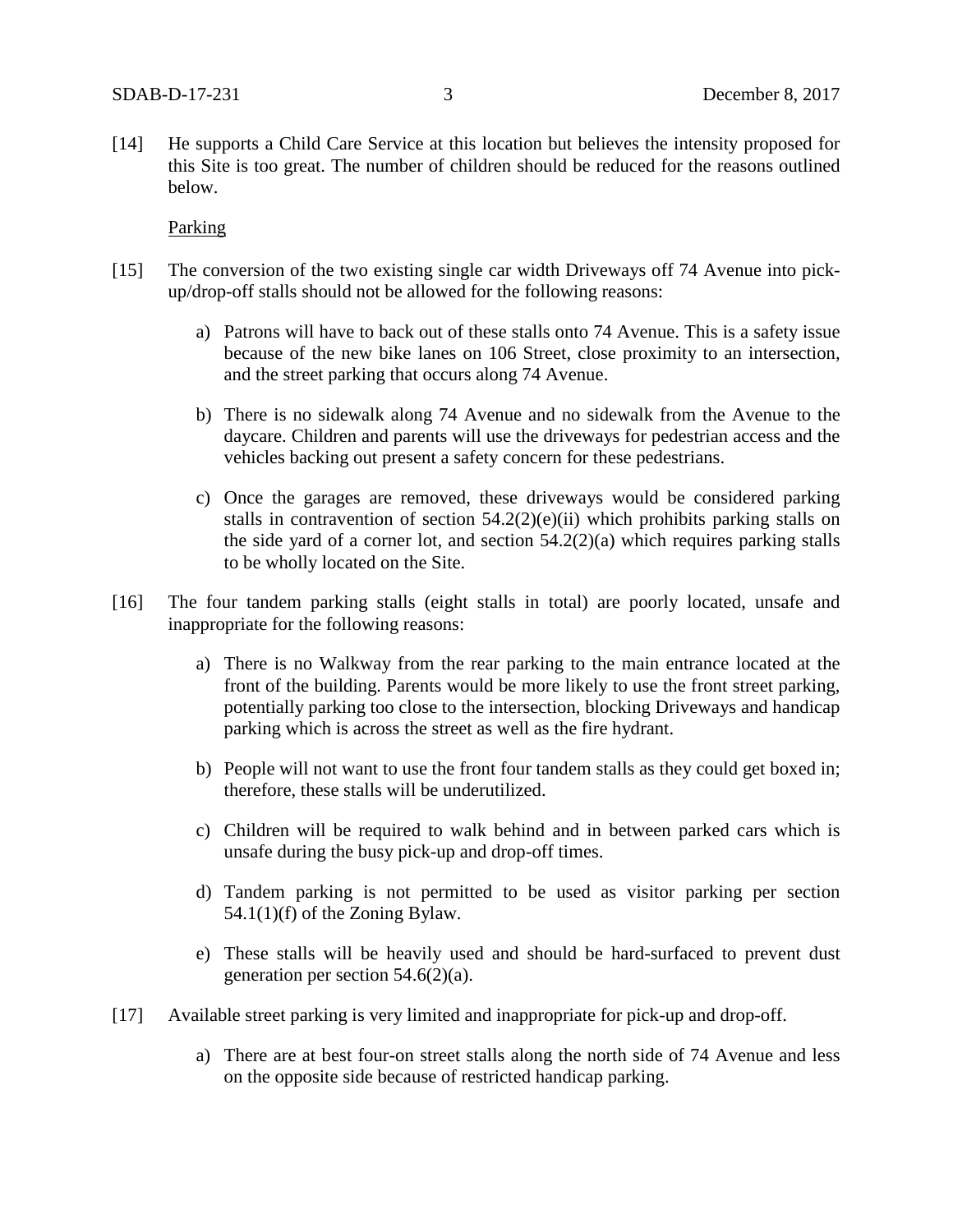- b) There will possibly be one on-street stall along 106 Street once the new bicycle lanes are completed and this stall will most likely be restricted. There is no street parking on the opposite side of 106 Street and this street is subject to seasonal parking bans.
- c) During consultations for the 106 Street bike lane project currently under construction, residents were advised that they were expected to be able to accommodate all parking requirements on their own properties. He felt that the available street parking is for everyone's use and should not be allocated to the daycare to satisfy its parking requirements.
- d) As there is no sidewalk along 74 Avenue, children being picked up and dropped off may walk on the road. This is not safe as 74 Avenue has only a single, narrow driving lane when cars are parked on both sides.

## Traffic Congestion

- [18] As census data for Queen Alexandra shows there are only 127 children between the ages of 0 and 4 years old who reside in the community; the majority of daycare customers would come from other areas. This would add to the present volume of traffic related to students coming from other communities to attend the local schools that offer special programming.
- [19] Unreasonable congestion will occur at the north end of the narrow lane during the morning rush when residents try to exit but are blocked by daycare traffic. The lane has a second exit two blocks to the south, but 106 Street southbound and 72 Avenue westbound are not accessible from that exit.
- [20] Vehicles parked on both sides of 74 Avenue create a high potential for traffic jams and collisions as daycare customers attempt to enter and exit the rear daycare parking stalls. A 2015 study showed the daily volume of vehicles on 74 Avenue between 105A Street and 106 Street is 400. A 50 child daycare could potentially increase this level by 100 cars. This is a material change that unduly interferes with his home.
- [21] There is increased density coming into the area. Photos show there is quite a bit of infill occurring in the neighbourhood. A 25% increase in traffic would be too much. Reducing the number of children permitted to  $20 - 25$  would result in an associated 12.5% increase in traffic, which would be more manageable.
- [22] An overhead Google Maps image was shown to demonstrate the constrained north lane access because of a power pole on one side and trees on the other.

### On-Street Parking Restrictions / Reductions

[23] The new bike lanes have resulted in a significant loss of parking along 106 Street. Residents now rely more heavily on side street parking and the back lane. There will be a few parking bays available along 106 Street and the hours will be restricted.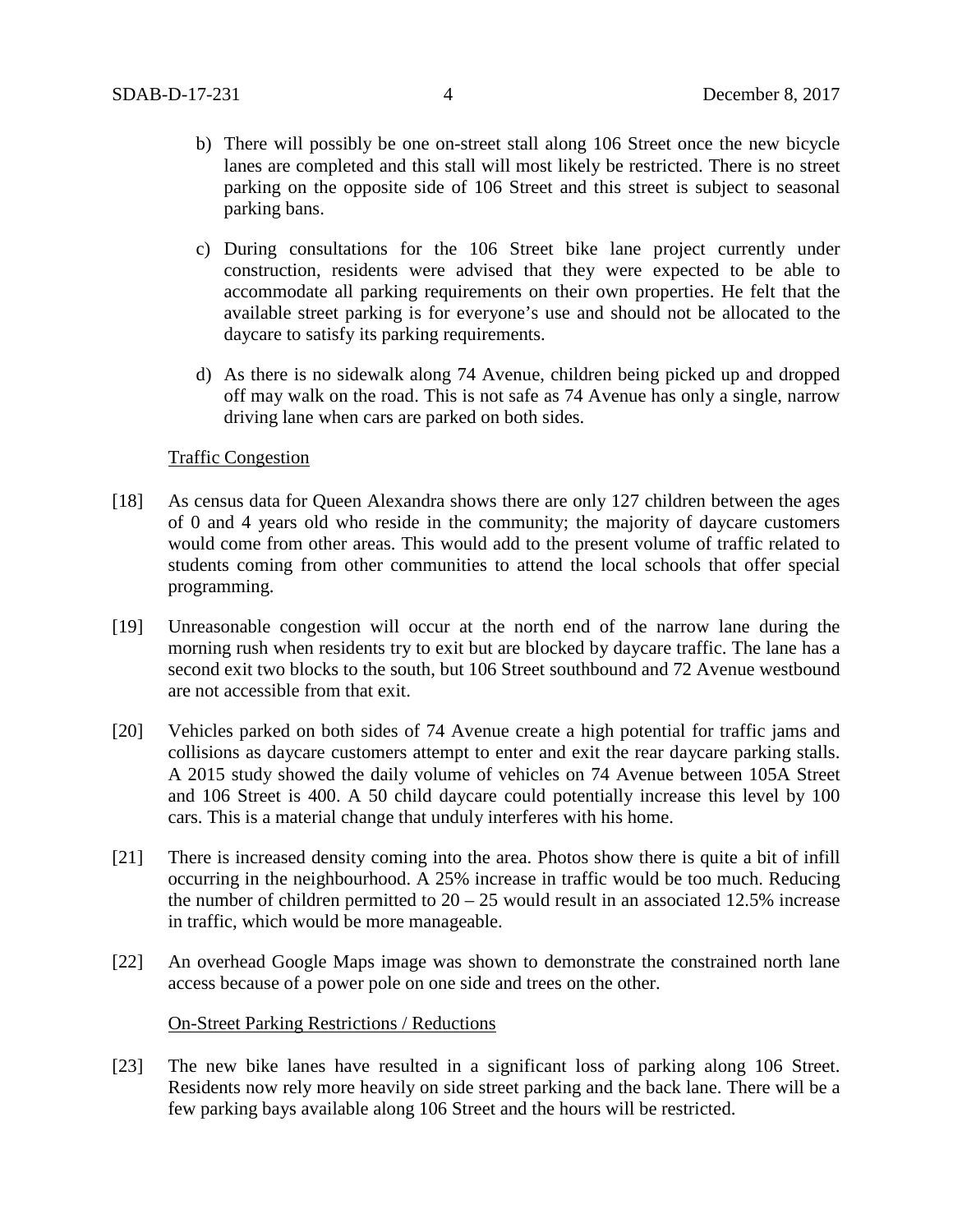#### **Outdoor Play Space**

- [24] The proposed 1.85 metre fence should not be permitted for the following reasons:
	- a) Variances would be required which were not identified on the notice sent to affected residents.
	- b) Such a fence would materially change the character of the property.
	- c) The Development Officer stated that existing trees on the Site would hide this fence; however, the majority of these trees have been removed or aggressively pruned.
	- d) The plan incorrectly shows the existing south fence on the property as 1.85 metres high when it is currently much lower and consistent with other Front Yard fences in the neighbourhood.
	- e) Such a high fence is a safety concern at the northwest corner of the property as daycare customers and residents will be unable to see northbound cyclists, especially if people are parked too close to the intersection.
- [25] The Appellant stated he is not opposed to a daycare just to the intensity of the proposed development. He would feel more comfortable if the number of children were limited to between 20 and 25 children. He canvassed his neighbours to determine what they thought was an appropriate number and presented the results to the Board. The starred names indicated they had spoken with someone associated with the daycare; however, none of these five people were aware that the proposal was for 50 children.
- [26] The Appellant's consultation showed that a majority of residents are opposed to a daycare with a 50 child maximum but would support a daycare if the intensity is reduced to 25 children. A reduction in the maximum number of children to 25 would be consistent with a previous decision of the Board – SDAB-D-15-120 where the Board reduced the maximum number of children allowed from 37 to 25.
- [27] The Appellant contacted a similar daycare nearby, Little Learners Daycare in the Parkallen community, which is also located on a collector road. He found that they have capacity for 28 children.
- [28] He cannot explain why the immediately adjacent property owner to the south of the daycare first opposed the development and then sent a subsequent letter of support. He submitted copies of e-mail correspondence between himself and this resident. (Exhibit "A")
- [29] The Appellant outlined additional conditions he would like the Board to impose should the development be approved: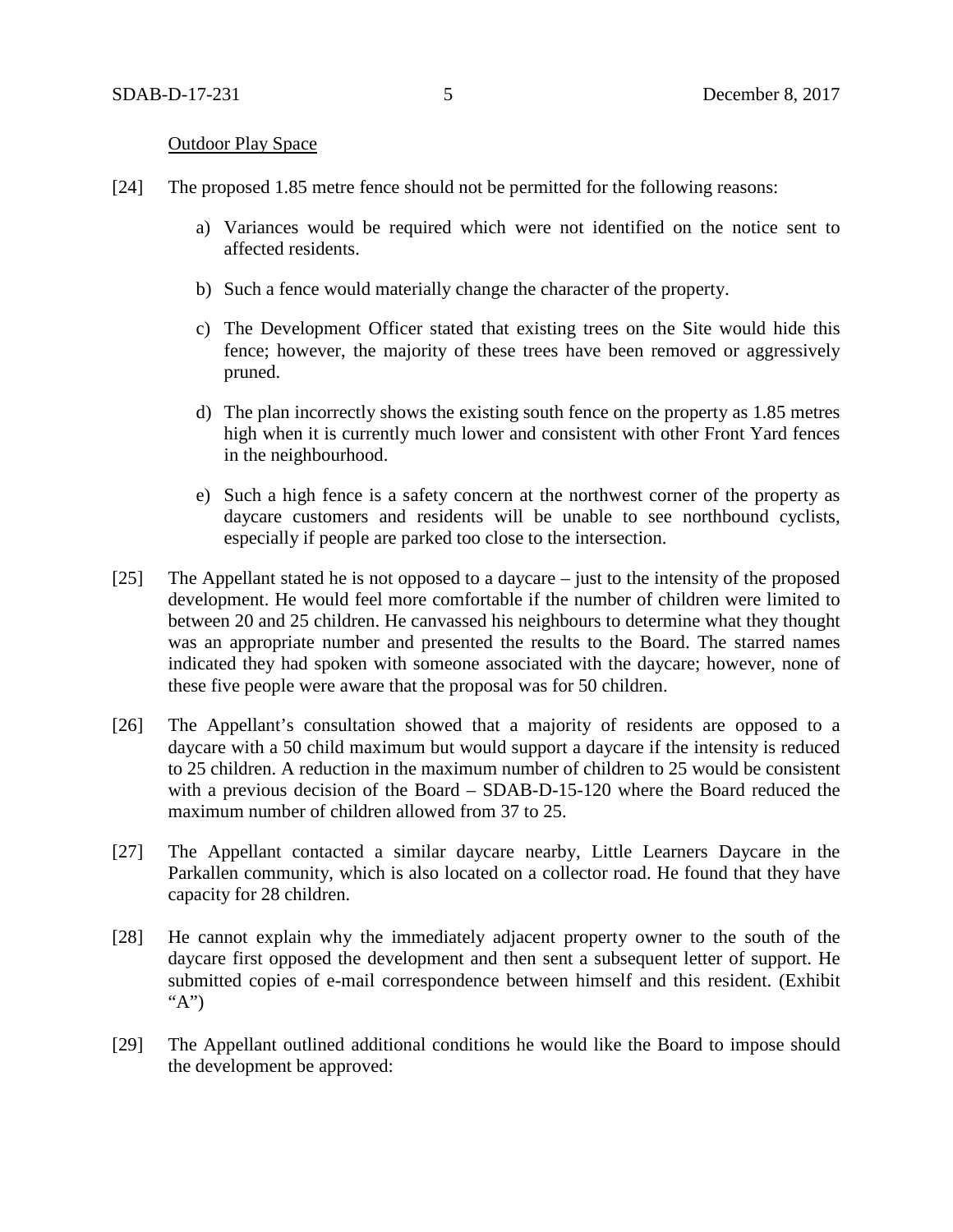- a) The main entrance for the daycare should be re-located to the northeast corner to encourage the use of the rear parking stalls.
- b) The two existing Driveways should not be used for parking vehicles and should be permanently blocked with bollards. This would provide additional street parking available to everyone and would eliminate the safety risk of cars backing onto 74 Avenue.
- c) The rear parking should only be counted as six stalls and the front four stalls should be designated as employee parking only.
- d) The proposed fence should be lowered in the triangular zone located at the corner of 74 Avenue and 106 Street so that bikes are more visible to drivers. The Appellant confirmed that there is a stop sign at this location.
- e) The daycare should provide clear parking and safety guidelines for parents.
- f) Motorized snow clearing should only be permitted between 7:00 a.m. and 9:00 p.m.
- [30] The Appellant confirmed he had received the Respondent's updated petition but the three new signatures are from outside of the notification area. He could also have obtained more signatures in opposition if he had petitioned outside the notification area.
	- *ii) Position of the Development Officer, Mr. N. Shah*
- [31] The Development Officer did not attend the hearing and the Board relied on his written submissions.
	- *iii) Position of the Respondents, Ms. K. Lim and Mr. V. Lim*
- [32] The Lims are invested in the community and own a number of other properties in the neighbourhood. Their sons attend neighbourhood schools and Ms. Lim originally started the community league play group mentioned by the Appellant.
- [33] Although currently on maternity leave, Ms. Lim has been an elementary school teacher with Edmonton Public Schools since 2004 and has also tutored and operated a day home. She understands the need for high quality community daycares which the area lacks. It has taken two years to find a suitable Site with a large outdoor space for her vision of a high quality daycare.
- [34] The Lims were on vacation at the time of the appeal filing period, but have attempted to address the Appellant's concerns regarding parking and traffic. They agree with his suggestions regarding re-locating the main entrance of the daycare and reconfiguring the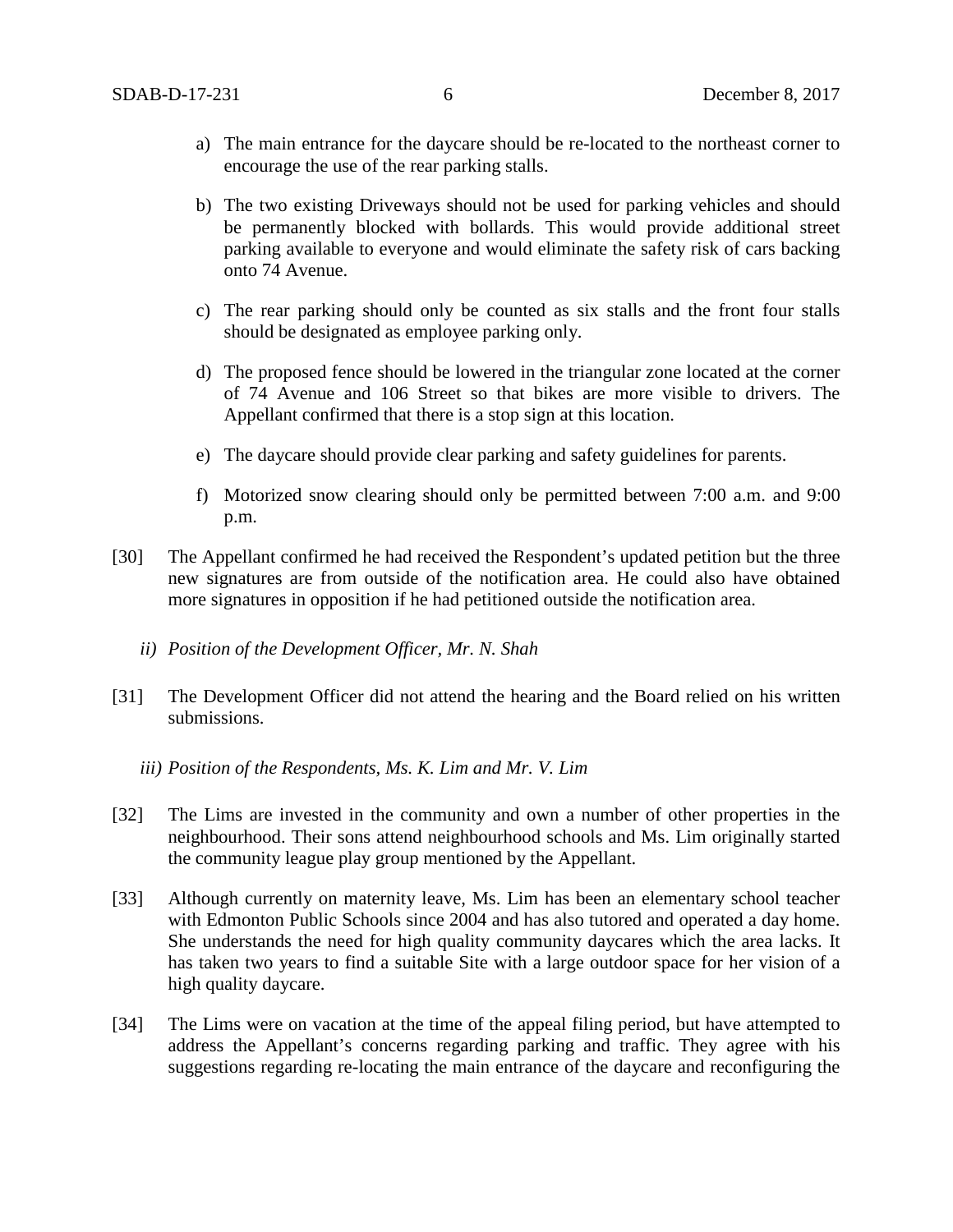northwest corner of the fence to form a triangle so as not to obstruct the view of drivers. They are always open to working with neighbours to address concerns.

- [35] When they first applied for the development permit, they worked very closely with the Development Officer to ensure all procedures were followed. They had originally applied for Child Care Services for 70 children but reduced it to 50 at the Development Officer's request. They took every suggestion made by the Development Officer and incorporated each one into their plans. Renovations will convert the Semi-detached Houses into one building and the outside façade will remain to match the character of the neighbourhood.
- [36] There will be no shuffling of cars in the rear tandem parking stalls. The front stalls will be occupied by employees who will arrive before the children. These employee vehicles will not leave until after the children have departed. Parents will only be using the rear stalls.
- [37] They are completely flexible with regard to the height of the fence as long as it meets Alberta Government regulations. Additional fencing is required as they are planning two separate outdoor playgrounds. The one in the front would be for younger children and the larger playground along 106 Street would be for an older age group. For safety reasons they want to keep the two age groups separated as older children can be rougher than the younger ones.
- [38] Neighbours indicated that traffic and parking were more of a concern than the maximum number of children. There will not necessarily be one vehicle per child as some families may have more than one child attending the daycare. This is meant to be a community daycare and some clients may arrive on foot, by bike or on the bus. They are also considering having a daycare van for school pick-ups and drop-offs, but that is not included in the current scope of application.
- [39] Regarding the previous Board decision (SDAB-D-17-120) where the Board reduced the maximum permitted number of children from 37 to 25, that daycare was located in one house. The subject development proposes to convert two Semi-detached Houses, which in essence is two houses. Also, the daycare referred to in that decision is not in operation because the reduced number of children makes the business unfeasible.
- [40] The Little Learners Daycare in Parkallen with 28 children has an area of 1,750 square feet and they are at full capacity. The subject development will have double the square footage at approximately 3,640 square feet, as removing the interior adjoining wall unifies both houses as one useable space.
- [41] Some of the signatures from neighbours appear on both the Respondents' petition as well as the Appellant's petition. Once the Respondents spoke with neighbours and addressed their concerns, they were supportive. The immediately adjacent neighbour to the south initially sent in a letter in opposition as she misunderstood what the proposal involved. She subsequently submitted a letter of support after the Respondents spoke with her.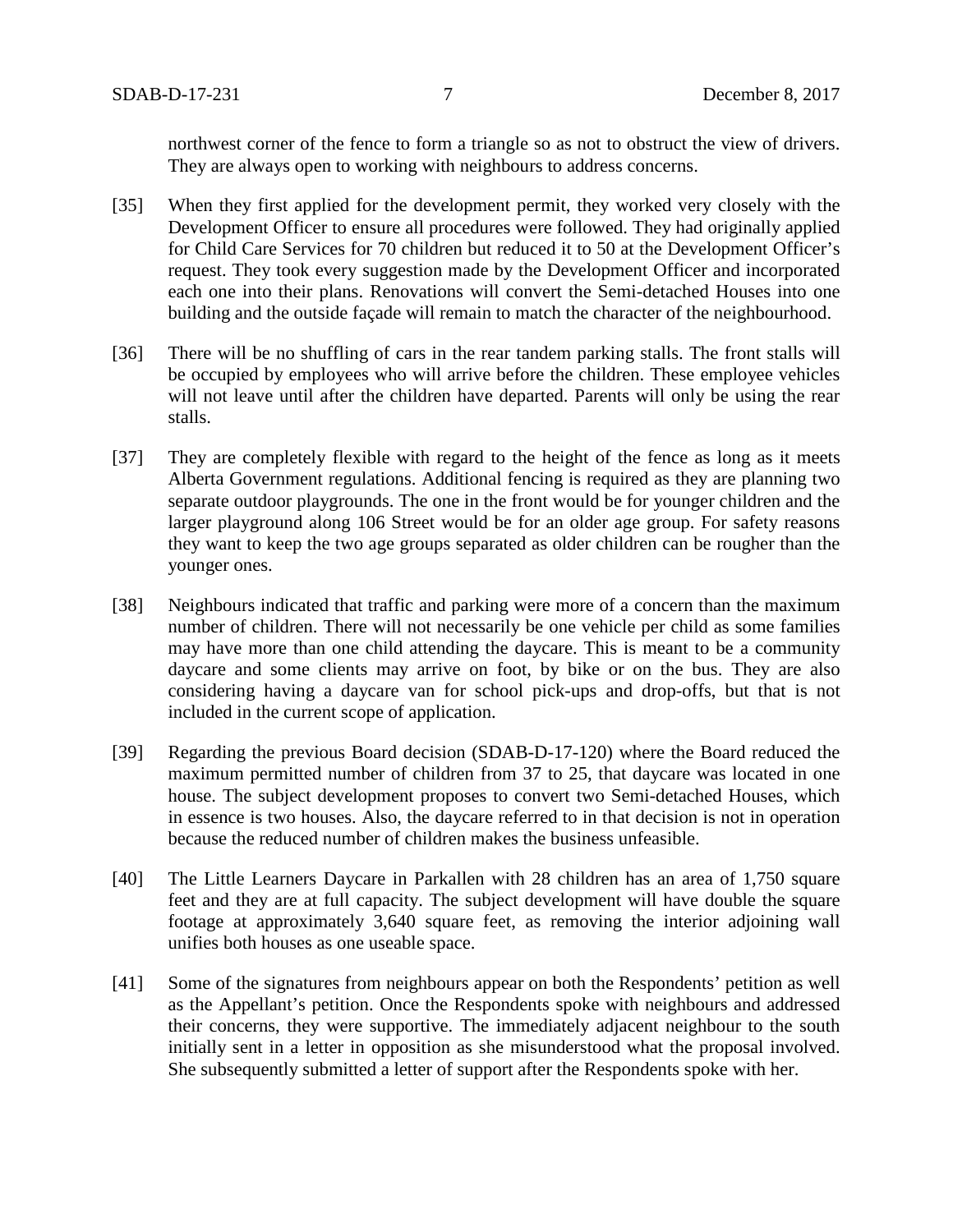- [42] Hours of operation would be from 7:00 a.m. to 6:00 p.m. Not all parents drop-off and pick-up their children at the same time, and parents rarely take more than five to ten minutes as they are often in a hurry. The window of drop-off and pick-up is between 2 to 2.5 hours. This means that the children will arrive or leave in a staggered fashion and not all at one time. This should alleviate some of the parking and traffic concerns.
- [43] They have not applied for a provincial child care licence, as the usual procedure is to obtain a Development Permit first. The number of children permitted is dictated by square footage. Alberta Government regulations are very stringent and quarterly inspections are conducted to ensure compliance.
- [44] There are four schools located directly along 106 Street between Whyte Avenue and 50 Avenue. Three of these schools are program specific and many parents drive their children from outside the neighbourhood to attend these schools.
- [45] There are three daycares within five to ten blocks of the proposed development. The closest one is a Montessori program at Queen Alexandra School which is completely full and is more of a school than a daycare. Paradise Daycare is located among houses and is not full. They were unable to obtain enrollment numbers for the recently opened daycare on Calgary Trail at 60 Avenue.
- [46] A lot of daycares are program specific and her program will be based on a balanced offering, with a combination of Yoga, outdoor activities, music and art. Her research has shown there is demand for the type of high quality daycare programming she will be offering.
- [47] At full capacity, they would require eight staff members, which dictates four employee parking stalls as per the bylaw. Mr. Lim feels he could possibly add a fifth employee parking stall at the rear if required. Ms. Lim would be one of the employees and she would be walking to work.
- [48] They do not fully understand the reasons for the Appellant's request to have the Driveways blocked off. Previous renters who used these Driveways never expressed problems backing onto 74 Avenue and a neighbour currently using the Driveway has also expressed no concerns. The Development Officer advised them it would be better to have the parking contained on their lot as opposed to utilizing street parking, and they designed the parking plan accordingly.
- [49] There is quite a bit of street parking available on 74 Avenue. Their building runs from 106 Street to the alley and there is only one other residential property on their side of the Avenue between 106 Street and 105A Street.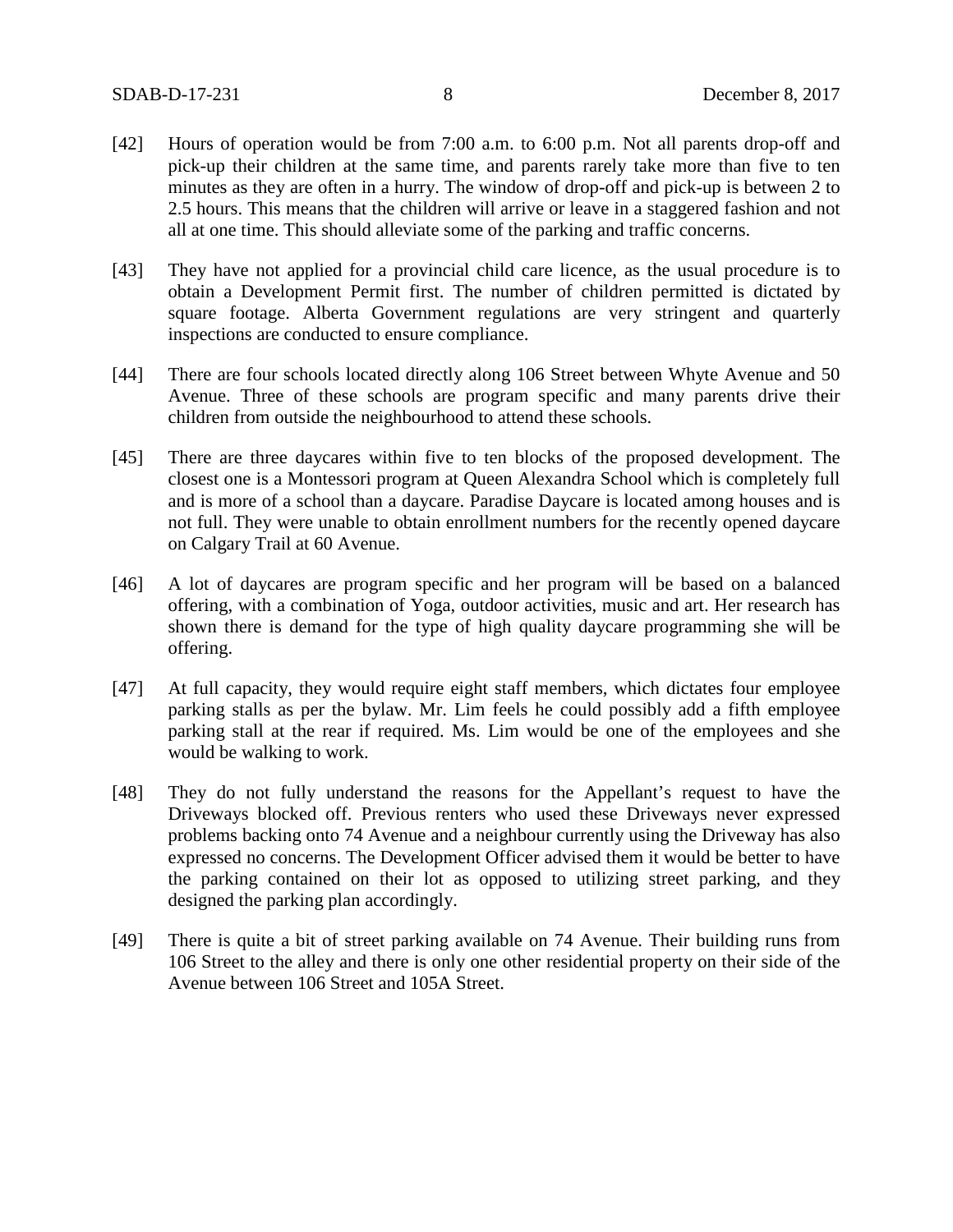### *vi) Rebuttal of the Appellant*

- [50] The Appellant questioned where parking would be provided for a daycare van. One of the bylaw requirements for a daycare is a loading zone. If there is going to be a van, waiving the loading zone requirement would not be appropriate.
- [51] He expressed concerns about the currently designated employee stalls being replaced by drop-off/pick-up stalls in the future, resulting in employee parking being moved off-site.
- [52] Adding a fifth parking stall in the back, as suggested by Mr. Lim, is not realistic as this would leave no room for garbage.
- [53] The Appellant questioned the need for a community daycare with a capacity for 50 children as such intensity makes it difficult for neighbourhood residents. Several other daycares in the neighbourhood are currently not operating at capacity.
- [54] It is not realistic that people will arrive at the daycare on foot, by bike or by public transit. There is no bike parking, no sidewalk along 74 Avenue and bus service is limited. One of the two routes serving the area only runs eight months out of the year and the other bus only runs once every half hour.
- [55] Conflicting information has been provided to neighbours; therefore, some names appear on both petitions. He strongly disagrees with the comments of the adjacent neighbour to the south.
- [56] In his view, most families will only enroll one child in a daycare. Enrolling more than one child may not make economic sense to that family.

# **Decision**

- [57] The appeal is DENIED and the decision of the Development Authority is CONFIRMED. The development is GRANTED as approved by the Development Authority, subject to the CONDITIONS as set out in Permit 260207633-001, issued on October 6, 2017 by the Development Authority. In addition, the Board imposes the following condition:
	- 1) The first four parking stalls next to the fence must remain designated for staff parking.
- [58] In granting the development, the following VARIANCES to the Edmonton Zoning Bylaw are allowed:
	- 1) Section 54.2 Schedule  $1(A)(32)$  is waived to permit a deficiency of two parking stalls, resulting in eight total parking stalls provided instead of the required ten. Specifically, four passenger pick-up/drop-off spaces are allowed instead of the required six.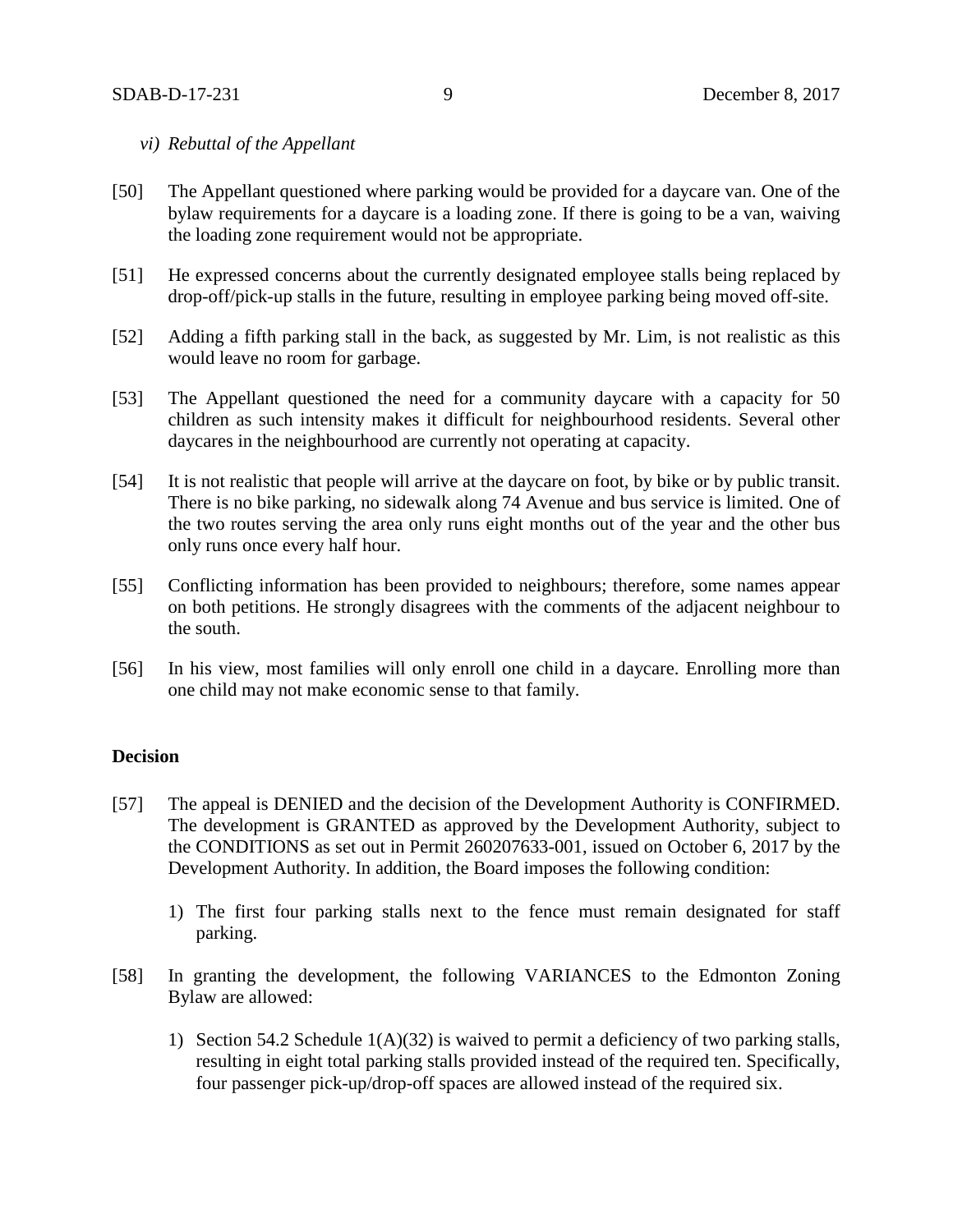# **Reasons for Decision**

…

- [59] The proposed development is for a Child Care Services Use, which is a Discretionary Use in the RF3 Small Scale Infill Development Zone.
- [60] The proposed development requires only one variance to parking under Section 54.2 Schedule  $1(A)(32)$  of the Zoning Bylaw. The Appellant submitted that this variance should not be granted for various reasons. When determining whether to grant a variance to the land use bylaw regulations, the Board is bound by the statutory test provided under section 687(3)(d) of the *Municipal Government Act,* which states in part:

**687(3)** In determining an appeal, the subdivision and development appeal board

(d) may make an order or decision or issue or confirm the issue of a development permit even though the proposed development does not comply with the land use bylaw if, in its opinion,

(i) the proposed development would not

(A) unduly interfere with the amenities of the neighbourhood, or

(B) materially interfere with or affect the use, enjoyment or value of neighbouring parcels of land…

- [61] The Board has considered the reasons provided by the Appellant, and finds that although the subject development may have an impact upon both the Appellant's property and the neighbourhood, the impact does not rise to the degree of "undue interference" or "material interference" as contemplated under section 687(3)(d), which would otherwise justify refusing the required variance.
- [62] The Board grants the required parking variance for the following reasons:
	- *a. On-Site Parking:* 
		- i) The Appellant identified various concerns with respect to the deficiency in onsite parking. The Site has eight parking spaces instead of the required ten. Based on the maximum number of eight employees, four employee parking spaces are required and this requirement has been met. There are four designated parking stalls along the fence line for staff. Based on the square footage of the development, six drop-off/pick-up stalls are required, and only four have been provided in-tandem behind the staff parking stalls, resulting in the deficiency of two parking spaces.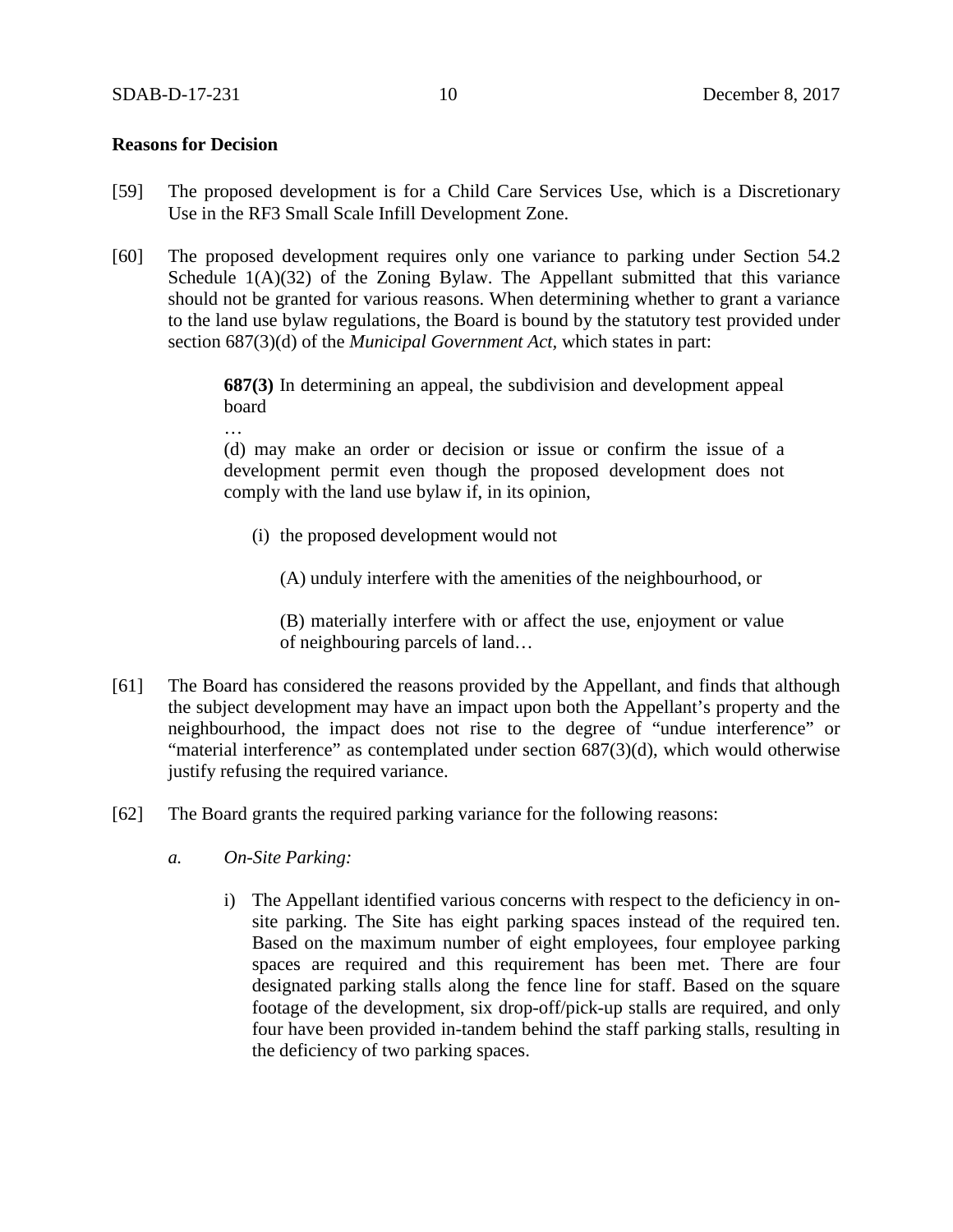- ii) The Board notes that there are two existing Driveways along 74 Avenue which provide for an additional two drop-off/pick-up stalls, and there is street parking in front of the building along 74 Avenue to accommodate five dropoff/pick-up spaces. The Board accepts the Respondent's submissions that parents will not drop-off/pick-up their children at the same time, as each family's schedules differ.
- iii) The Board considered the proposed location of this Child Care Service. Specifically, it is located on a corner lot with both laneway and roadway access, and was chosen by the Respondents precisely for the lot's suitability to accommodate a Child Care Service with associated parking demands.
- iv) Given the proposed development's location on a corner lot with two possible points of access from 74 Avenue and the lane, four on-site drop-off/pick-up stalls, the availability of up to five off-site and two front driveway dropoff/pick-up stalls, and that parents may drop-off/pick-up their children at any time, the Board finds that the provided on-site parking is sufficient.
- *b. Rear Lane Parking Spaces*
	- i) As mentioned above, the first four parking spaces along the east fence line will be designated for staff. As the staff will arrive before the Child Care Service opens in the morning, and will stay until the last child has left in the evening, the potential that cars parked in-tandem will need to be shuffled will be alleviated. This parking arrangement provides for greater safety for both parents and children. The Board also notes that to address community concerns, the Respondents were amenable to moving the main entrance of the daycare to the northeast section of the building which is closer to the on-site tandem parking.
- *c. On-street Parking and Traffic Congestion*
	- i) As there are bicycle lanes on both sides of 106 Street, no parking is allowed. However, the proposed Site is a large property that extends the entire eastwest portion of 74 Avenue from the 106 Street intersection toward the rear laneway. This large stretch of road allows several on-street parking spaces in front of the proposed Child Care Service.
	- ii) The hours of operation are also from approximately 7.00 a.m. to 6.00 p.m. The Respondents expect that the drop-off and pick-up window will be two to two and a half hours. Not all children will arrive at once, thereby alleviating the impact on street traffic, parking along 74 Avenue and laneway access.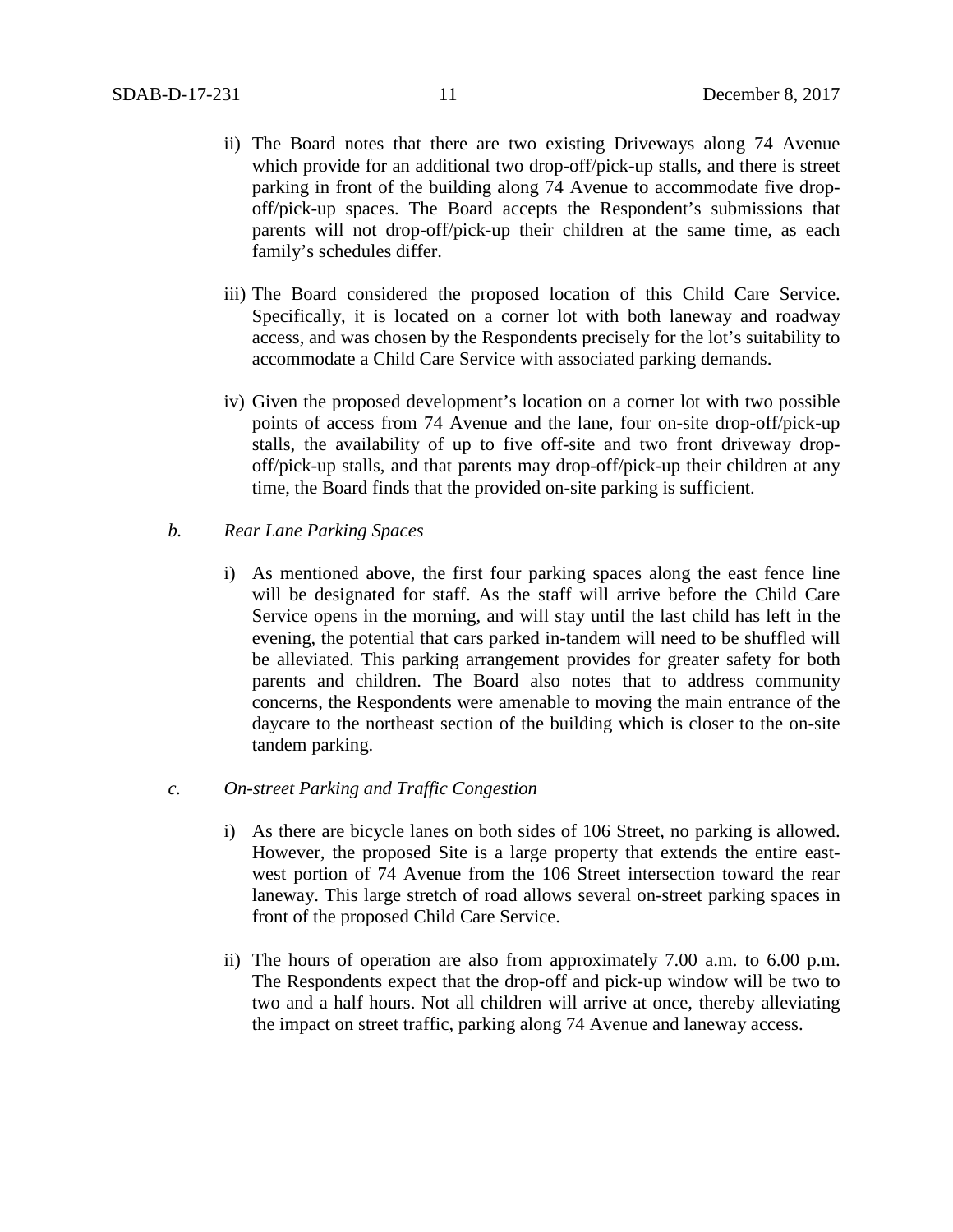## *d. Intensity of the Site*

- i) Physical space requirements for day care programs are governed under provincial legislation, namely the *Child Care Licensing Regulations*, Alta Reg 143/2008. The Board accepts that the proposed development will be subject to further assessment by provincial regulators, based on regulations that are outside the purview of this Board.
- ii) The subject Site contains Semi-detached Houses, both sides of which will be used for the Child Care Service. The Appellant referenced SDAB-D-15-120, a previous decision of this Board wherein the intensity of use was addressed by decreasing the maximum permitted number of children.. However, in that decision, only one Dwelling (a Single Detached House) was proposed for the Child Care Service. In this case, with the removal of the interior wall that separates the two Semi-detached Houses, the two Dwellings will become joined as one, resulting in larger square footage of useable space. In effect, each Dwelling is caring for 25 children, whereas in SDAB-D-15-120, the Dwelling proposed to care for 39 children.
- iii) Furthermore, in SDAB-D-15-120, the Applicant provided only two parking spaces when nine were required, resulting in a deficiency of seven parking spaces. In this instance, the Respondents have provided eight parking spaces, with a deficiency of two spaces. In the Board's view, the intensity of use in the present case is distinguishable, and the Board finds that a Child Care Service for 50 children is appropriate for the subject Site.
- iv) Finally, the Board notes that City Council passed Bylaw 17643 on May 25, 2016, after SDAB-D-15-120 was rendered. Bylaw 17623 sought to reduce barriers to Child Care Services, recognizing the need to expand the availability of Child Care Service facilities in Edmonton.

## *e. Petitions of Support and Opposition*

- i) There were petitions from neighbours both for and against the Child Care Service, with a few neighbours signing both petitions.
- ii) Due to the inconsistencies in the petitions, and the varying interpretations that one might draw from both the Appellant's and the Respondents' petitions, the Board places less weight on the petitions themselves. The Board does acknowledge the neighbouring property owners' concerns with respect to the increased intensity in use of the subject site, as well as impacts upon traffic and parking. However, for the reasons already cited above, the Board is of the view that while there may be some resulting impacts, such impacts do not meet the test of "undue" or "material" interference with neighbourhood amenities or neighbouring parcels of land.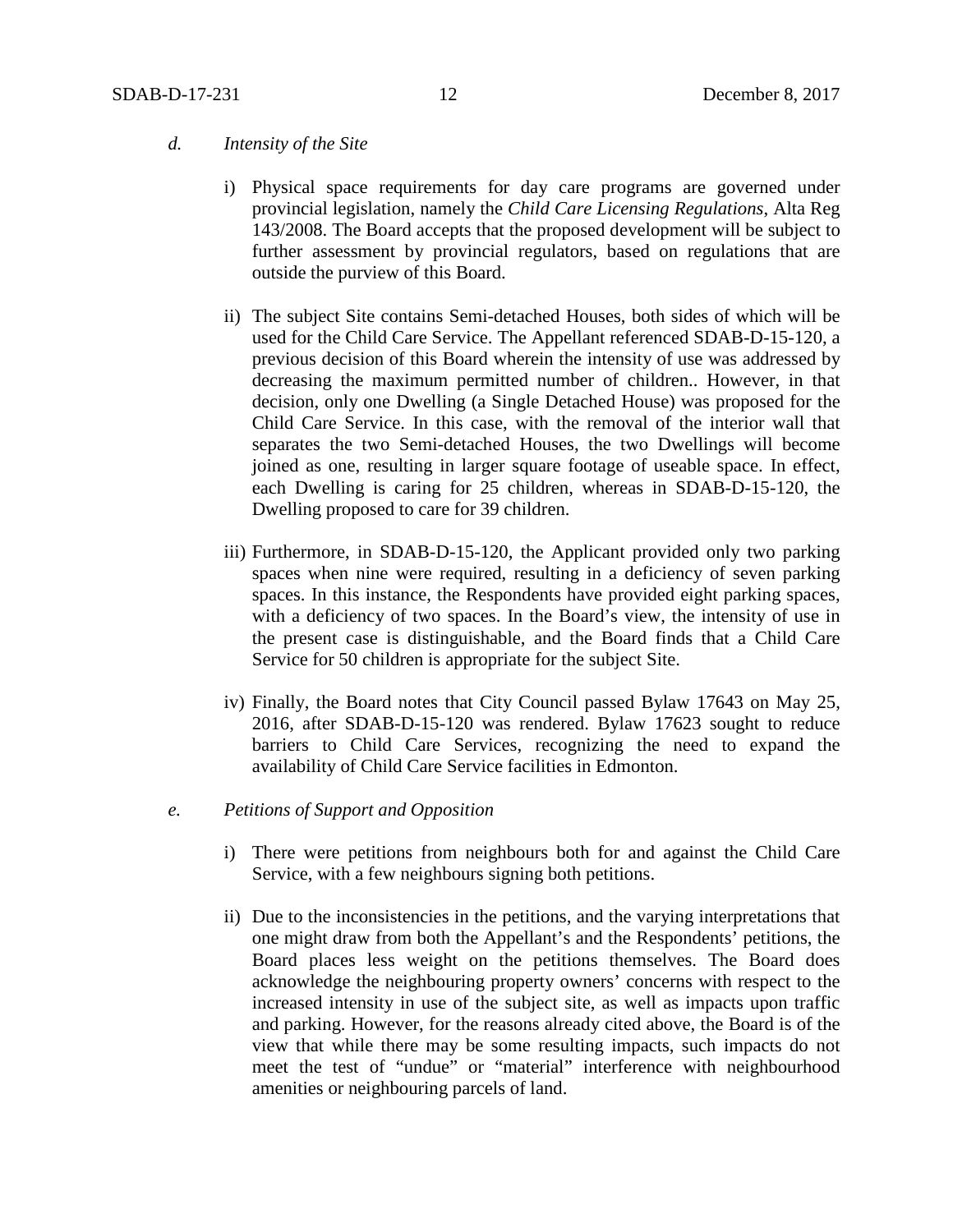## *f. Front Fencing*

- i) During the course of the hearing, the Board heard submissions from both the Appellant and the Respondents with respect to six foot tall fencing along the Front Yard. Substantively, the Appellant was not in favour; however, the Respondent noted that the placement and height of fencing for Child Care Services is regulated by provincial legislation, and they have no control over what will be required. Within the confines of provincial regulation, they would be willing to cooperate with neighbours as much as possible.
- ii) This Board is a development appeal board with expertise in planning law and regulations. Assessments of the minimum standards required in a licensed child care program, as well as the monitoring and enforcement of regulations under the *Child Care Licensing Act*, is beyond the purview of this Board. For this reason, the Board takes no stand on the subject of fencing in the Front Yard for the purposes of protecting the health and well-being of children in a child care facility. Such determinations are more appropriately considered under the relevant provincial authority.
- [63] The Board finds that this Child Care Service will not unduly interfere with the amenities of the neighbourhood nor materially interfere with or affect the use, enjoyment or value of neighbouring parcels of land.

Patricia L. Janes.

Patricia Jones, Presiding Officer Subdivision and Development Appeal Board

Board Members in Attendance: Mr. L. Pratt; Ms. G. Harris; Ms. K. Thind; Mr. J. Wall